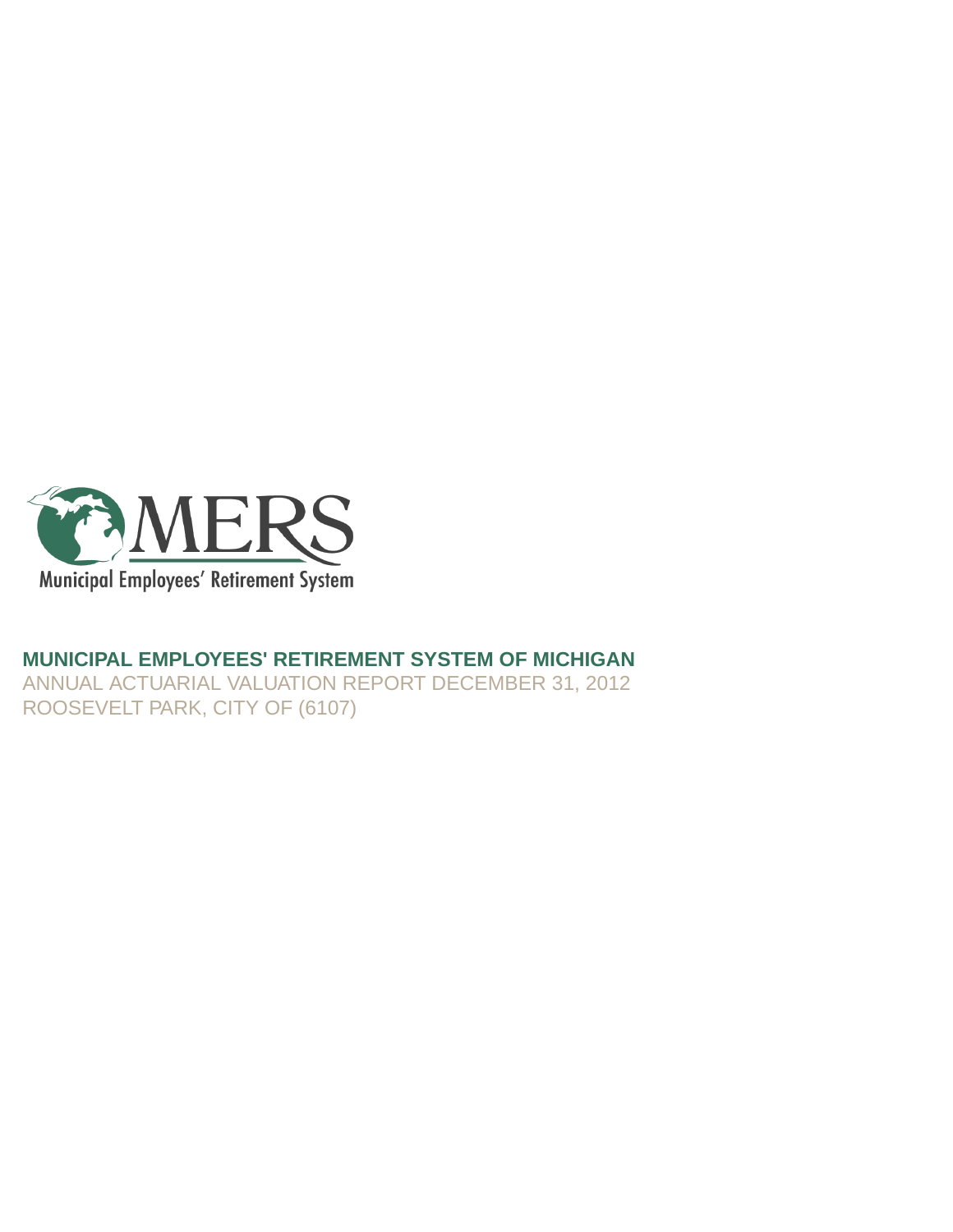Spring, 2013

Roosevelt Park, City of

In care of: Municipal Employees' Retirement System of Michigan 1134 Municipal Way Lansing, Michigan 48917

This report presents the results of the Annual Actuarial Valuation, prepared as of December 31, 2012. The report includes the determination of liabilities and contribution rates resulting from the participation of Roosevelt Park, City of (6107) in the Municipal Employees' Retirement System of Michigan ("MERS"). MERS is an independent public nonprofit organization that has partnered with Michigan municipalities for more than 65 years, helping them provide safe, secure retirement plans for their employees. Roosevelt Park, City of is responsible for the employer contributions needed to provide MERS benefits for its employees and former employees under the Michigan Constitution and the MERS Plan Document.

The purpose of the December 31, 2012 annual actuarial valuation is to (i) measure funding progress, (ii) establish contribution requirements for the fiscal year beginning December 1, 2014, and (iii) provide actuarial information in connection with applicable Governmental Accounting Standards Board statements. This valuation report should not be relied upon for any other purpose.

The valuation uses financial data, plan provision data, and participant data as of December 31, 2012 furnished by MERS' administrative staff. The data was checked for internal and year to year consistency as well as general reasonableness, but was not otherwise audited. The MERS of Michigan Actuarial Services Department does not assume responsibility for the accuracy or completeness of the data used in this valuation.

The actuarial assumptions and methods are adopted by the Retirement Board. For this annual valuation, the Retirement Board adopted some revised actuarial assumptions. Please refer to the division-specific assumptions described in table(s) in this report, and to the Appendix on the MERS website at:

[www.mersofmich.com/Portals/0/Assets/Resources/AAV-Appendix/MERS-2012AnnualActuarialValuation-Appendix.pdf](http://www.mersofmich.com/Portals/0/Assets/Resources/AAV-Appendix/MERS-2012AnnualActuarialValuation-Appendix.pdf). The actuarial assumptions used for this valuation produce results that we believe are reasonable.

To the best of our knowledge, this report is complete and accurate, was prepared in conformity with generally recognized actuarial principles and practices, with the Actuarial Standards of Practice issued by the Actuarial Standards Board, and is in compliance with Act No. 220 of the Public Acts of 1996, as amended, and the MERS Plan Document as revised. All of the undersigned are employees of MERS, members of the American Academy of Actuaries (MAAA), and meet the Qualification Standards of the American Academy of Actuaries to render the actuarial opinion contained herein. The Retirement Board of the Municipal Employees' Retirement System of Michigan confirms that the System provides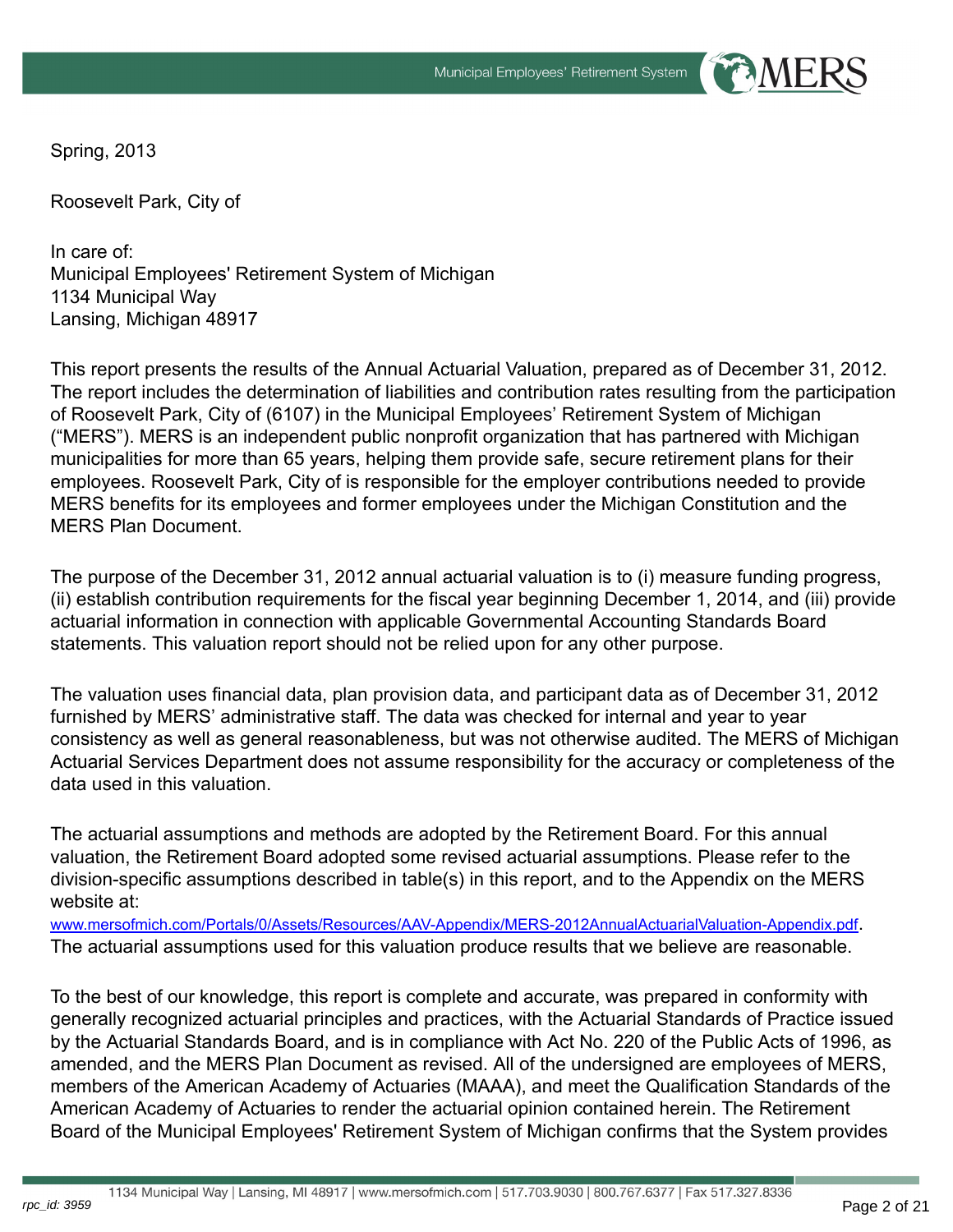

for payment of the required employer contribution as described in Section 20m of Act No. 314 of 1965 (MCL 38.1140m).

**Please review the Comments on the Investment Markets.**

**This report was prepared at the request of the Retirement Board and may be provided only in its entirety by the municipality to other interested parties (MERS customarily provides the full report on request to related third parties such as the auditor for the municipality).**

Please contact MERS at <http://www.mersofmich.com/MERS/About-MERS/Contact-Us> if you have any questions.

Sincerely,

rpc\_id: 3959

Alan Sonnanstine, MAAA, ASA Cathy Nagy, MAAA, FSA Jim Koss, MAAA, ASA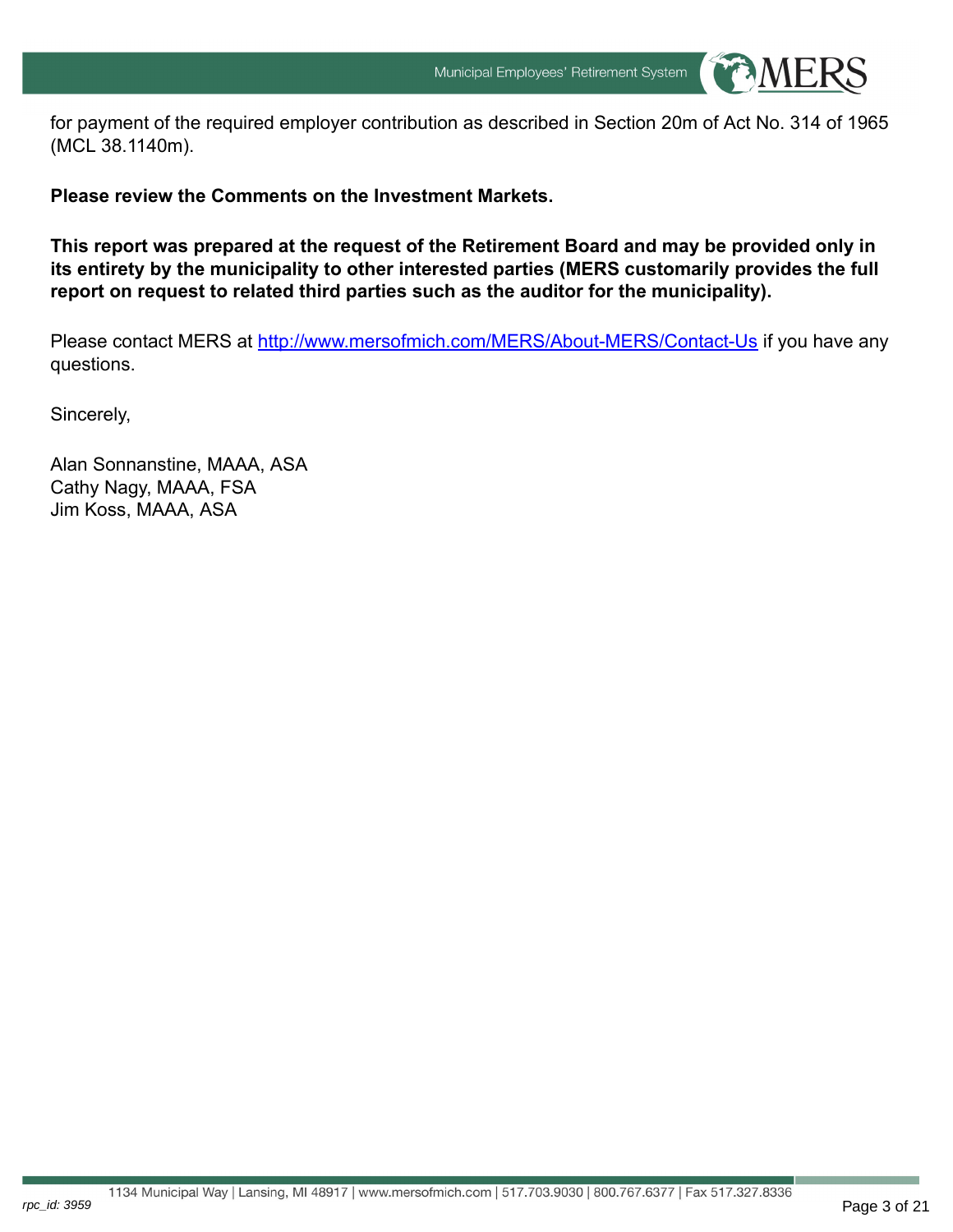

## **TABLE OF CONTENTS**

|                                                                      | Page |
|----------------------------------------------------------------------|------|
| <b>Executive Summary</b>                                             | 5    |
| <b>Employer Contribution Details</b><br>Table 1                      | 8    |
| <b>Benefit Provisions</b><br>Table 2                                 | 9    |
| <b>Membership Summary</b><br>Table 3                                 | 11   |
| <b>Reported Assets (Market Value)</b><br>Table 4                     | 12   |
| <b>Flow of Valuation Assets</b><br>Table 5                           | 13   |
| <b>Actuarial Accrued Liabilities and Valuation Assets</b><br>Table 6 | 14   |
| Actuarial Accrued Liabilities - Comparative Schedule<br>Table 7      | 15   |
| GASB 25 and GASB 27 Information                                      | 16   |
| <b>Benefit Provision History</b>                                     | 18   |
| Plan Provisions, Actuarial Assumptions, and Actuarial Funding Method | 21   |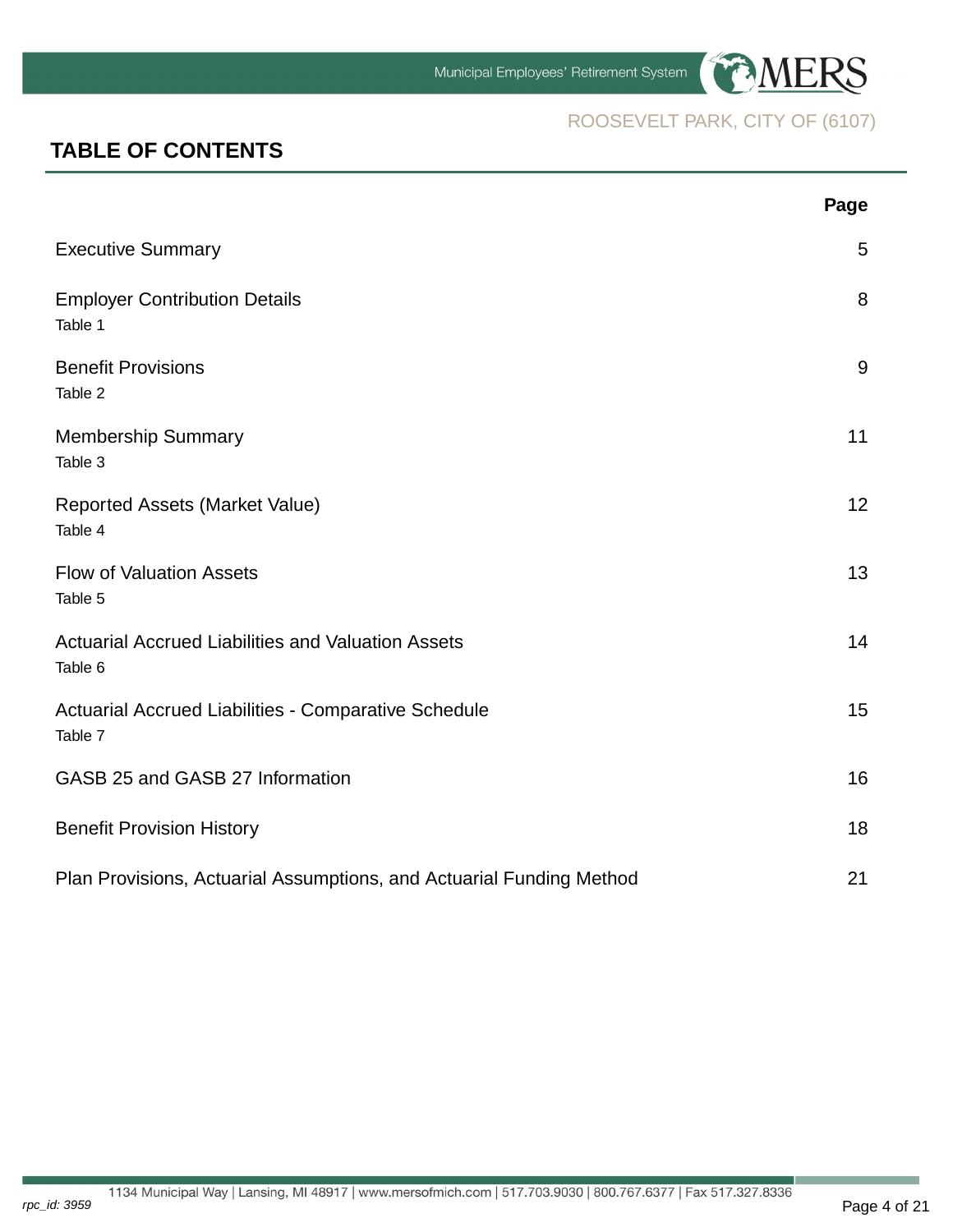

## **Executive Summary**

## **Required Employer Contributions**

The computed minimum required employer contributions to the retirement system for the fiscal years beginning December 1, 2014 (2012 Valuation) and December 1, 2013 (2011 Valuation) are as follows:

|                           |                |                              | <b>Monthly \$</b>                 |                |
|---------------------------|----------------|------------------------------|-----------------------------------|----------------|
|                           |                | <b>Percentage of Payroll</b> | <b>Based on Valuation Payroll</b> |                |
| <b>IDivision</b>          | 2012 Valuation | 2011 Valuation               | 2012 Valuation                    | 2011 Valuation |
| 01 - Gnrl NonUni          | 12.57%         | 16.42%                       | \$<br>737                         | \$<br>1,928    |
| 02 - Pol/Fire             | 17.73%         | 15.70%                       | 4,137                             | 3,191          |
| 10 - Gnrl Union           | 30.20%         | 27.19%                       | 3,231                             | 2,751          |
| 20 - PoliceNU             | ٠              | ۰                            | 5,700                             | 5,020          |
| <b>Municipality Total</b> |                |                              | 13,805                            | 12,890         |

The above employer contribution requirements are in addition to the member contributions, if any, shown in Table 2.

It is important to note that the contribution rates shown above are not expected to remain at present levels indefinitely. If future experience were to match the valuation assumptions exactly, the computed employer rates for divisions that are open to new hires would trend over time toward the long-term cost of system benefits, known as the Normal Cost (see Table 1). For underfunded divisions that are closed to new hires and are not linked to an open division, the computed employer dollar contribution would increase 5%-9% annually for 15 years under the Option B amortization policy (for divisions first reflected as closed in the 2012 valuation). Under the Option A amortization policy, the annual increases would be larger but would only continue for 10 years.

Contribution rates will change from one year to the next as a result of changes in benefit provisions, changes in the actuarial assumptions, and experience of the plan (investment experience and demographic experience).

The 2012 valuation reflects changes in actuarial assumptions and/or methods (see the [Appendix\)](http://www.mersofmich.com/Portals/0/Assets/Resources/AAV-Appendix/MERS-2012AnnualActuarialValuation-Appendix.pdf). For benefit provision changes see Table 2.

## **2012 System Experience**

Based on the smoothed Actuarial Value of Assets (Valuation Assets), the recognized rate of investment return for MERS overall was 5.4% (less than the 8% actuarial assumption). On average this will result in increases in computed employer contributions.

Demographic experience varied by division. This reflects what actually happened to participants (active members, retirees, and vested former members) compared to what was projected by the actuarial assumptions.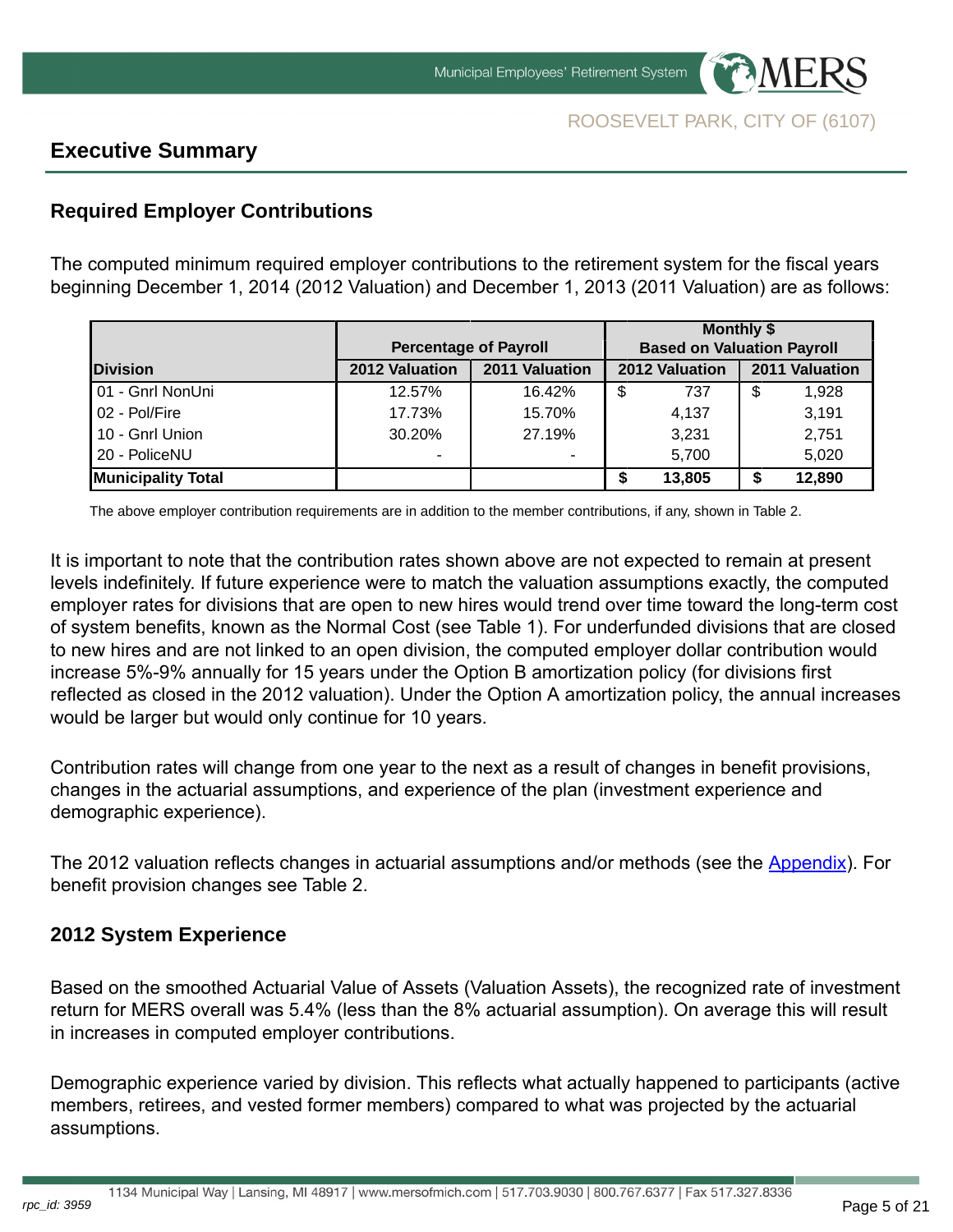

## **2012 Funded Position**

rpc\_id: 3959

The ratio of the Valuation Assets to the Actuarial Accrued Liability for Roosevelt Park, City of in aggregate is 66%; last year's ratio was 68%.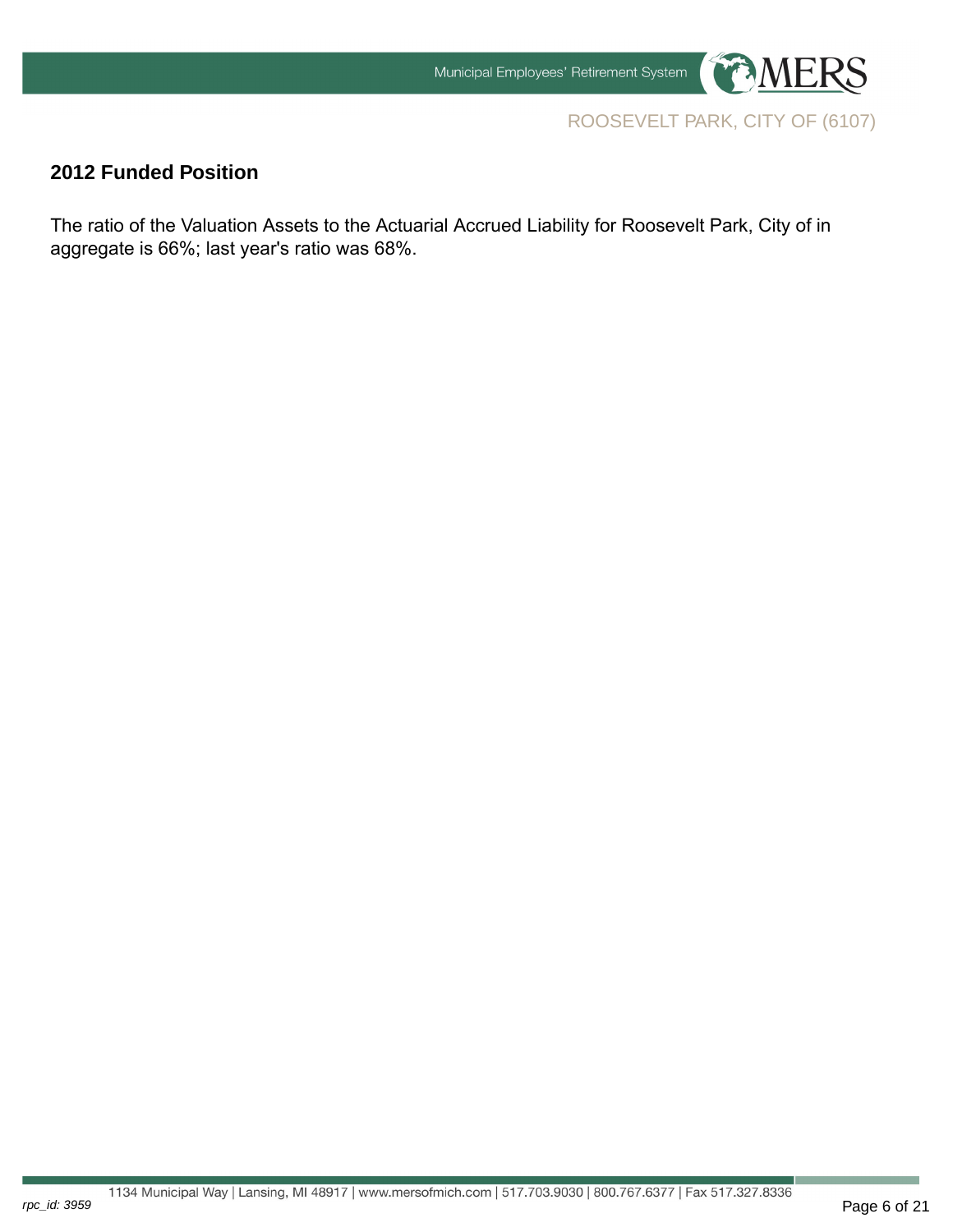

## **Comments on the Investment Markets**

The dramatic price declines across the world financial markets in 2008 led to increased volatility unlike any experienced in decades. From 2009 to 2012, financial markets experienced price appreciation driven largely by government monetary policy and a rebound in economic activities; although at a slower pace than historic past recession recoveries. MERS' portfolio recovered with average annual investment returns of over 10%. While investors world-wide continue to focus on economic concerns and market volatility, equity markets have rebounded, particularly in the United States. The S&P has rebounded 109% from the March 9, 2009 bottom to December 31, 2012.

At this time, MERS maintains the 8% annual return assumption on investments in the belief that over the long term this is achievable. For example, MERS' 30 year return was 9.3% on December 31, 2012. MERS regularly monitors the investment return assumption to make sure it is reasonable compared to long term expectations.

The actuarial value of assets (funding value), used to determine both your funded status and your required employer contribution, is based on a 10-year smoothed value of assets. Only a portion (five-tenths, for 2008 - 2012) of the 2008 investment market losses was recognized in this actuarial valuation report. This reduces the volatility of the valuation results, which affects your required employer contribution and actuarial funded percentage.

As of December 31, 2012 the actuarial value of assets is 114% of market value (down from 121% in 2011). This means that meeting the actuarial assumption in the next few years will require average annual market returns that exceed the 8% investment return assumption.

If the December 31, 2012 valuation results were based on market value on that date instead of 10-year smoothed funding value: i) the funded percent of your entire municipality would be 58% (instead of 66%); and ii) your total employer contribution requirement for the fiscal year starting December 1, 2014 would be \$ 194,016 (instead of \$ 165,660). If the investment markets do not fully make up for the 2008 losses, employer contribution requirements may rise. MERS' investment strategy employs diversification using various asset categories (stocks, bonds, and to a smaller extent real estate, commodities and private equity) to capture as much of the upside return as possible while managing acceptable risk. If contribution increases do become necessary, MERS would attempt to implement them incrementally.

Remember that only five-tenths of the 2008 market losses are reflected in this actuarial valuation report. As was true for past market downturns, MERS expects the markets to continue to rebound. By the time the 2008 market losses would be fully recognized (over the following 5 years), future market gains are expected to partly or fully offset 2008 market losses. This smoothing method is a powerful tool for reducing the volatility of your required employer contributions. However, if the financial markets do not rebound, the result would be gradual increases in your employer contribution requirement over the next 5 years (as described above).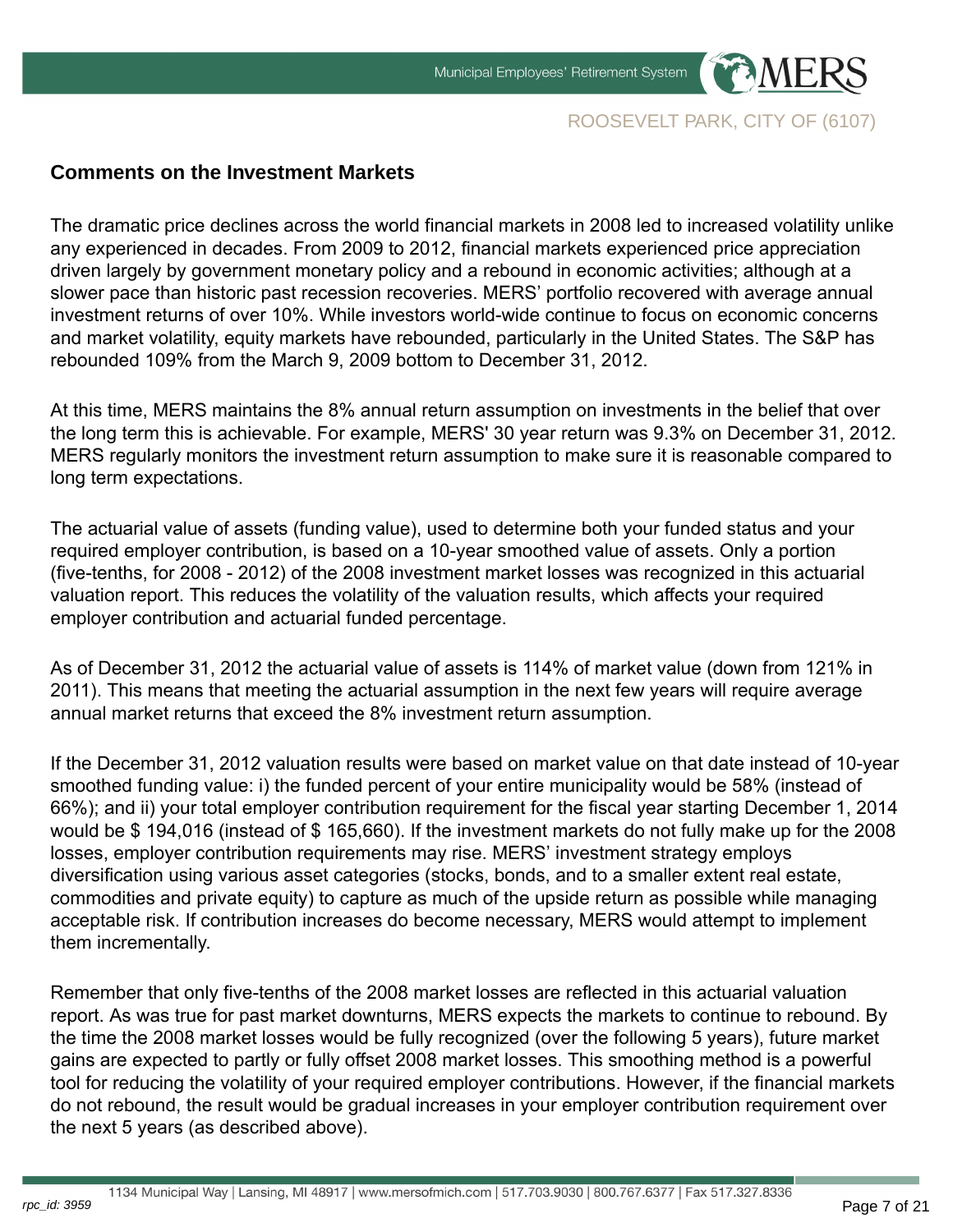

## **Employer Contribution Details For the Fiscal Year Beginning December 1, 2014**

#### **Table 1**

rpc\_id: 3959

|                              | Amort.                                                              |     |             | <b>Employer Contributions<sup>1</sup></b>      |    |                                                                  |                                                              |                            |                                                                         |
|------------------------------|---------------------------------------------------------------------|-----|-------------|------------------------------------------------|----|------------------------------------------------------------------|--------------------------------------------------------------|----------------------------|-------------------------------------------------------------------------|
| <b>Division</b>              | <b>Period</b><br>for<br>Unfund.<br>Liab. <sup>4,5</sup> Normal Cost |     |             | <b>Unfunded</b><br><b>Accrued</b><br>Liability |    | <b>Total</b><br><b>Required</b><br><b>Employer</b><br>Contribut. | <b>Blended</b><br><b>Employer</b><br>Contribut. <sup>7</sup> | $ \mathsf{GASE\,ARC}^{6} $ | <b>Member</b><br>Contribut.<br><b>Conversion</b><br>Factor <sup>2</sup> |
| <b>Percentage of Payroll</b> |                                                                     |     |             |                                                |    |                                                                  |                                                              |                            |                                                                         |
| 01 - Gnrl NonUni             | 26                                                                  |     | 15.36%      | $-2.79%$                                       |    | 12.57%                                                           |                                                              |                            |                                                                         |
| 02 - Pol/Fire                | 26                                                                  |     | 11.52%      | 6.21%                                          |    | 17.73%                                                           |                                                              |                            |                                                                         |
| 10 - Gnrl Union              | 26                                                                  |     | 13.59%      | 16.61%                                         |    | 30.20%                                                           |                                                              |                            |                                                                         |
| 20 - PoliceNU                | 23                                                                  |     |             |                                                |    |                                                                  |                                                              |                            |                                                                         |
| <b>Estimated Monthly</b>     |                                                                     |     |             |                                                |    |                                                                  |                                                              |                            |                                                                         |
| Contribution <sup>3</sup>    |                                                                     |     |             |                                                |    |                                                                  |                                                              |                            |                                                                         |
| 01 - Gnrl NonUni             | 26                                                                  | Ι\$ | 900 \$      | (163)                                          | \$ | 737                                                              |                                                              |                            | 0.88%                                                                   |
| 02 - Pol/Fire                | 26                                                                  |     | 2,688       | 1,449                                          |    | 4,137                                                            |                                                              |                            | 0.89%                                                                   |
| 10 - Gnrl Union              | 26                                                                  |     | 1,454       | 1,777                                          |    | 3,231                                                            |                                                              |                            | 0.87%                                                                   |
| 20 - PoliceNU                | 23                                                                  |     | 0           | 5,700                                          |    | 5,700                                                            |                                                              | 92,232                     |                                                                         |
| <b>Total Municipality</b>    |                                                                     | \$  | $5,042$ \$  | $8,763$ \\$                                    |    | 13,805                                                           |                                                              |                            |                                                                         |
| <b>Estimated Annual</b>      |                                                                     |     |             |                                                |    |                                                                  |                                                              |                            |                                                                         |
| Contribution <sup>3</sup>    |                                                                     | \$  | $60,504$ \$ | $105,156$ \\$                                  |    | 165,660                                                          |                                                              |                            |                                                                         |

 $1$  The above Employer contribution requirements are in addition to the Member contributions, if any, shown in Table 2.

2 If Member contributions are increased/decreased by 1.00% of pay, the Employer contribution requirement will decrease/increase by the Member Contribution Conversion Factor.

3 For divisions that are open to new hires, estimated contributions are based on valuation payroll. Actual contributions will be based on actual reported monthly pays, and will be different from the above amounts (usually higher). For divisions that will have no new hires, invoices will be based on the above dollar amounts which are based on projected fiscal year payroll. See description of Open Divisions and Closed Divisions in the [Appendix.](http://www.mersofmich.com/Portals/0/Assets/Resources/AAV-Appendix/MERS-2012AnnualActuarialValuation-Appendix.pdf)

- <sup>4</sup> If projected assets exceed projected liabilities as of the beginning of the December 1, 2014 fiscal year, the negative unfunded accrued liability is amortized (spread) over 10 years. This amortization is used to reduce the employer contribution rate. Note that if the overfunding credit is larger than the normal cost, the full credit is shown above but the total contribution requirement is zero. This will cause the displayed normal cost and unfunded accrued liability contributions to not add across.
- 5 If the division is closed to new hires, with new hires not covered by MERS Defined Benefit Plan or Hybrid Plan provisions, the amortization period will decrease as follows: Under Amortization Option A, the period will decrease by 2 years each valuation year, until a minimum 5-year amortization is attained. Under Amortization Option B, the period will decrease by 2 years each valuation year, until reaching 15 years. Thereafter, the period will reduce by 1 year each valuation year, until a minimum 5-year amortization is attained. This will result in amortization payments that increase faster than the usual 4.5% each year. If the division is closed to new hires, with new hires (and transfers) covered by MERS Defined Benefit Plan or Hybrid Plan provisions, the standard open division amortization period will apply.
- 6 For reporting and disclosure purposes under Statement Nos. 25 and 27 of the Governmental Accounting Standards Board, the annual required contribution (ARC) for this division is based on a 30 year level dollar amortization.
- $7$  For linked divisions, the employer will be invoiced the Total Required Employer Contribution rate shown above for each linked division (a contribution rate for the open division; a contribution dollar for the closed-but-linked division), unless the employer elects to contribute the Blended Employer Contribution rate shown above, by contacting MERS at 800-767-2308.

#### **Please see the Comments on the Investment Markets.**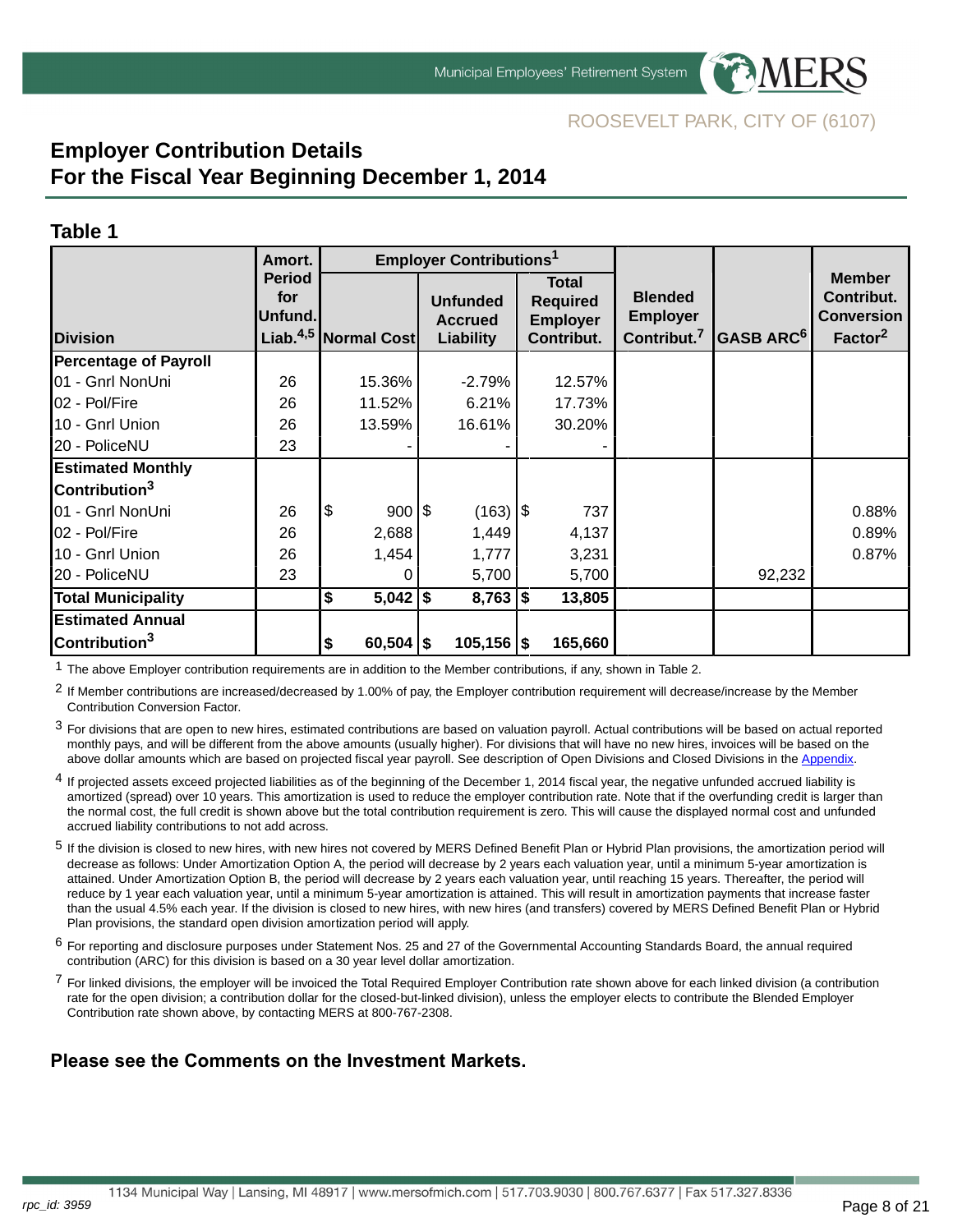

**PAMERS** 

## **Benefit Provisions**

## **Table 2**

## **01 - Gnrl NonUni: Open Division**

|                                      | 2012 Valuation             | 2011 Valuation          |
|--------------------------------------|----------------------------|-------------------------|
| <b>Benefit Multiplier:</b>           | 2.50% Multiplier (80% max) | Benefit B-4 (80% max)   |
| <b>Normal Retirement Age:</b>        | 60                         | 60                      |
| <b>Vesting:</b>                      | 10 years                   | 10 years                |
| <b>Early Retirement (Unreduced):</b> | 55/15                      | 55/15                   |
| <b>Early Retirement (Reduced):</b>   | 50/25                      | 50/25                   |
| <b>Final Average Compensation:</b>   | 5 years                    | 5 years                 |
| <b>COLA for Future Retirees:</b>     | 2.50% (Non-Compound)       | 2.50% (Non-Compound)    |
| <b>COLA for Current Retirees:</b>    | 2.50% (Non-Compound)       | 2.50% (Non-Compound)    |
| <b>Member Contributions:</b>         | 0%                         | $\log$                  |
| Act 88:                              | Yes (Adopted 10/7/1968)    | Yes (Adopted 10/7/1968) |

### **02 - Pol/Fire: Open Division**

|                                      | 2012 Valuation             | 2011 Valuation          |
|--------------------------------------|----------------------------|-------------------------|
| <b>Benefit Multiplier:</b>           | 2.25% Multiplier (80% max) | Benefit B-3 (80% max)   |
| <b>Normal Retirement Age:</b>        | 60                         | 60                      |
| Vesting:                             | 10 years                   | 10 years                |
| <b>Early Retirement (Unreduced):</b> | 55/15                      | 55/15                   |
| <b>Early Retirement (Reduced):</b>   | 50/25                      | 50/25                   |
| <b>Final Average Compensation:</b>   | 5 years                    | 5 years                 |
| <b>COLA for Future Retirees:</b>     | 2.50% (Non-Compound)       | 2.50% (Non-Compound)    |
| <b>COLA for Current Retirees:</b>    | 2.50% (Non-Compound)       | 2.50% (Non-Compound)    |
| <b>Member Contributions:</b>         | 0%                         | 0%                      |
| Act 88:                              | Yes (Adopted 10/7/1968)    | Yes (Adopted 10/7/1968) |

### **10 - Gnrl Union: Open Division**

|                                      | 2012 Valuation             | 2011 Valuation          |
|--------------------------------------|----------------------------|-------------------------|
| <b>Benefit Multiplier:</b>           | 2.50% Multiplier (80% max) | Benefit B-4 (80% max)   |
| <b>Normal Retirement Age:</b>        | 60                         | 60                      |
| <b>Vesting:</b>                      | 10 years                   | 10 years                |
| <b>Early Retirement (Unreduced):</b> | 55/15                      | 55/15                   |
| <b>Early Retirement (Reduced):</b>   | 50/25                      | 50/25                   |
| <b>Final Average Compensation:</b>   | 5 years                    | 5 years                 |
| <b>COLA for Future Retirees:</b>     | 2.50% (Non-Compound)       | 2.50% (Non-Compound)    |
| <b>COLA for Current Retirees:</b>    | 2.50% (Non-Compound)       | 2.50% (Non-Compound)    |
| <b>Member Contributions:</b>         | 0%                         | $0\%$                   |
| Act 88:                              | Yes (Adopted 10/7/1968)    | Yes (Adopted 10/7/1968) |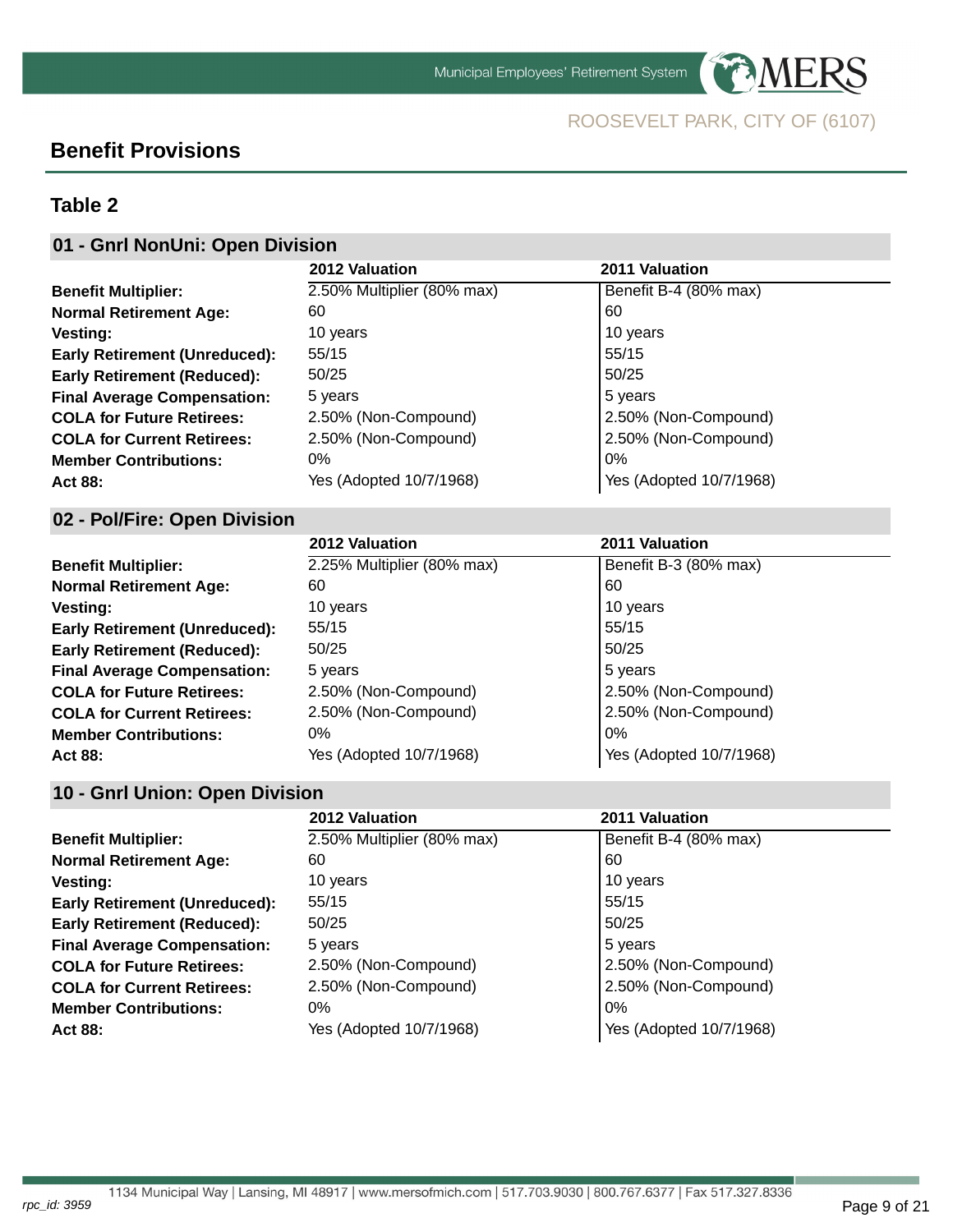

**PAMERS** 

## **Table 2** (continued)

| 20 - PoliceNU: Closed to new hires   |                            |                         |  |  |  |  |  |  |  |
|--------------------------------------|----------------------------|-------------------------|--|--|--|--|--|--|--|
|                                      | 2012 Valuation             | 2011 Valuation          |  |  |  |  |  |  |  |
| <b>Benefit Multiplier:</b>           | 2.50% Multiplier (80% max) | Benefit B-4 (80% max)   |  |  |  |  |  |  |  |
| <b>Normal Retirement Age:</b>        | 60                         | 60                      |  |  |  |  |  |  |  |
| Vesting:                             | 10 years                   | 10 years                |  |  |  |  |  |  |  |
| <b>Early Retirement (Unreduced):</b> | 55/15                      | 55/15                   |  |  |  |  |  |  |  |
| <b>Early Retirement (Reduced):</b>   | 50/25                      | 50/25                   |  |  |  |  |  |  |  |
| <b>Final Average Compensation:</b>   | 5 years                    | 5 years                 |  |  |  |  |  |  |  |
| <b>COLA for Future Retirees:</b>     | 2.50% (Non-Compound)       | 2.50% (Non-Compound)    |  |  |  |  |  |  |  |
| <b>COLA for Current Retirees:</b>    | 2.50% (Non-Compound)       | 2.50% (Non-Compound)    |  |  |  |  |  |  |  |
| <b>Member Contributions:</b>         | 0%                         | $0\%$                   |  |  |  |  |  |  |  |
| Act 88:                              | Yes (Adopted 10/7/1968)    | Yes (Adopted 10/7/1968) |  |  |  |  |  |  |  |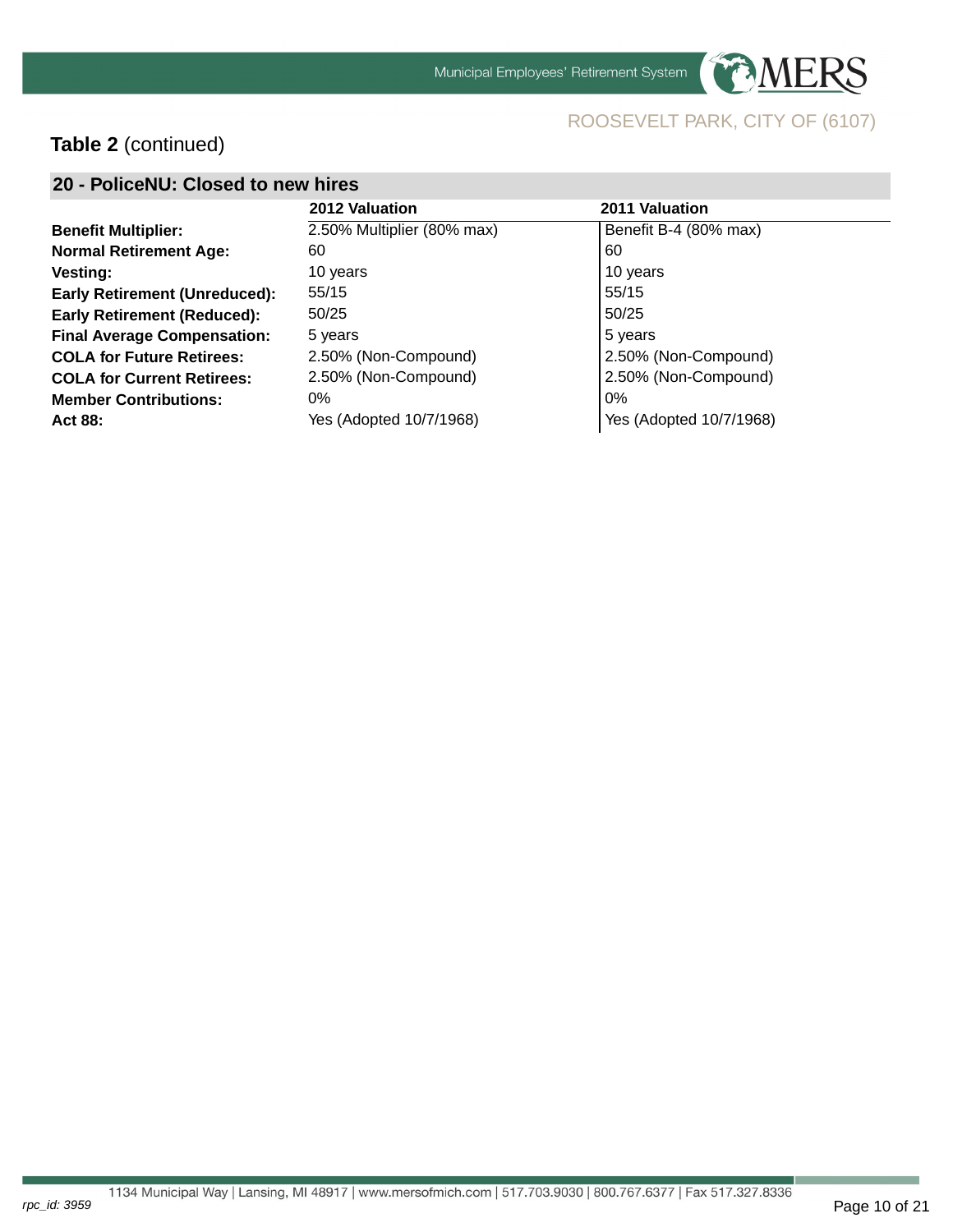



## **Membership Summary**

#### **Table 3**

|                                   |                | 2012 Valuation                        | 2011 Valuation |            | 2012 Valuation                        |                |                                                   |                                                       |
|-----------------------------------|----------------|---------------------------------------|----------------|------------|---------------------------------------|----------------|---------------------------------------------------|-------------------------------------------------------|
| <b>IDivision</b>                  | <b>Number</b>  | <b>Annual</b><br>Payroll <sup>1</sup> | <b>Number</b>  |            | <b>Annual</b><br>Payroll <sup>1</sup> | Average<br>Age | Average<br><b>Benefit</b><br>Service <sup>2</sup> | Average<br><b>Eligibility</b><br>Service <sup>2</sup> |
| 01 - Gnrl NonUni                  |                |                                       |                |            |                                       |                |                                                   |                                                       |
| <b>Active Members</b>             | 1              | \$<br>70,279                          | 3              | l\$        | 140,967                               | 37.2           | 3.3                                               | 4.3                                                   |
| <b>Vested Former Members</b>      | 5              | 38,561                                | 4              |            | 18,910                                | 47.4           | 5.7                                               | 17.0                                                  |
| <b>Retirees and Beneficiaries</b> | 6              | 45,237                                | 6              |            | 44,757                                | 65.8           |                                                   |                                                       |
| 02 - Pol/Fire                     |                |                                       |                |            |                                       |                |                                                   |                                                       |
| <b>Active Members</b>             | 4              | \$<br>279,951                         | 4              | $\sqrt{3}$ | 243,887                               | 39.0           | 15.0                                              | 15.0                                                  |
| <b>Vested Former Members</b>      | $\overline{2}$ | 14,516                                | $\overline{2}$ |            | 13,979                                | 39.0           | 6.3                                               | 12.5                                                  |
| Retirees and Beneficiaries        | 1              | 23,411                                | 1              |            | 22,993                                | 83.0           |                                                   |                                                       |
| 10 - Gnrl Union                   |                |                                       |                |            |                                       |                |                                                   |                                                       |
| <b>Active Members</b>             | 3              | \$<br>128,350                         | 3              | \$         | 121,395                               | 38.7           | 8.2                                               | 8.2                                                   |
| <b>Vested Former Members</b>      | 1              | 7,966                                 | 1              |            | 7,966                                 | 43.0           | 9.0                                               | 10.7                                                  |
| <b>Retirees and Beneficiaries</b> | 4              | 81,601                                | 4              |            | 79,833                                | 62.5           |                                                   |                                                       |
| 20 - PoliceNU                     |                |                                       |                |            |                                       |                |                                                   |                                                       |
| <b>Active Members</b>             | 0              | \$<br>$\Omega$                        | $\mathbf 0$    | 1\$        | 0                                     | 0.0            | 0.0                                               | 0.0                                                   |
| <b>Vested Former Members</b>      | $\mathbf{1}$   | 14,200                                | 1              |            | 14,200                                | 54.0           | 15.4                                              | 15.4                                                  |
| Retirees and Beneficiaries        | 6              | 150,877                               | 6              |            | 147,886                               | 61.0           |                                                   |                                                       |
| <b>Total Municipality</b>         |                |                                       |                |            |                                       |                |                                                   |                                                       |
| <b>Active Members</b>             | 8              | \$<br>478,580                         | 10             | I\$        | 506,249                               | 38.7           | 11.0                                              | 11.1                                                  |
| <b>Vested Former Members</b>      | 9              | 75,243                                | 8              |            | 55,055                                | 45.8           | 7.3                                               | 15.1                                                  |
| <b>Retirees and Beneficiaries</b> | 17             | 301,126                               | 17             |            | 295,469                               | 64.3           |                                                   |                                                       |
| <b>Total Particpants</b>          | 34             |                                       | 35             |            |                                       |                |                                                   |                                                       |

1 Annual payroll for active members; annual deferred benefits payable for vested former members; annual benefits being paid for retirees and beneficiaries.

<sup>2</sup> Description can be found under Miscellaneous and Technical Assumptions in the [Appendix.](http://www.mersofmich.com/Portals/0/Assets/Resources/AAV-Appendix/MERS-2012AnnualActuarialValuation-Appendix.pdf)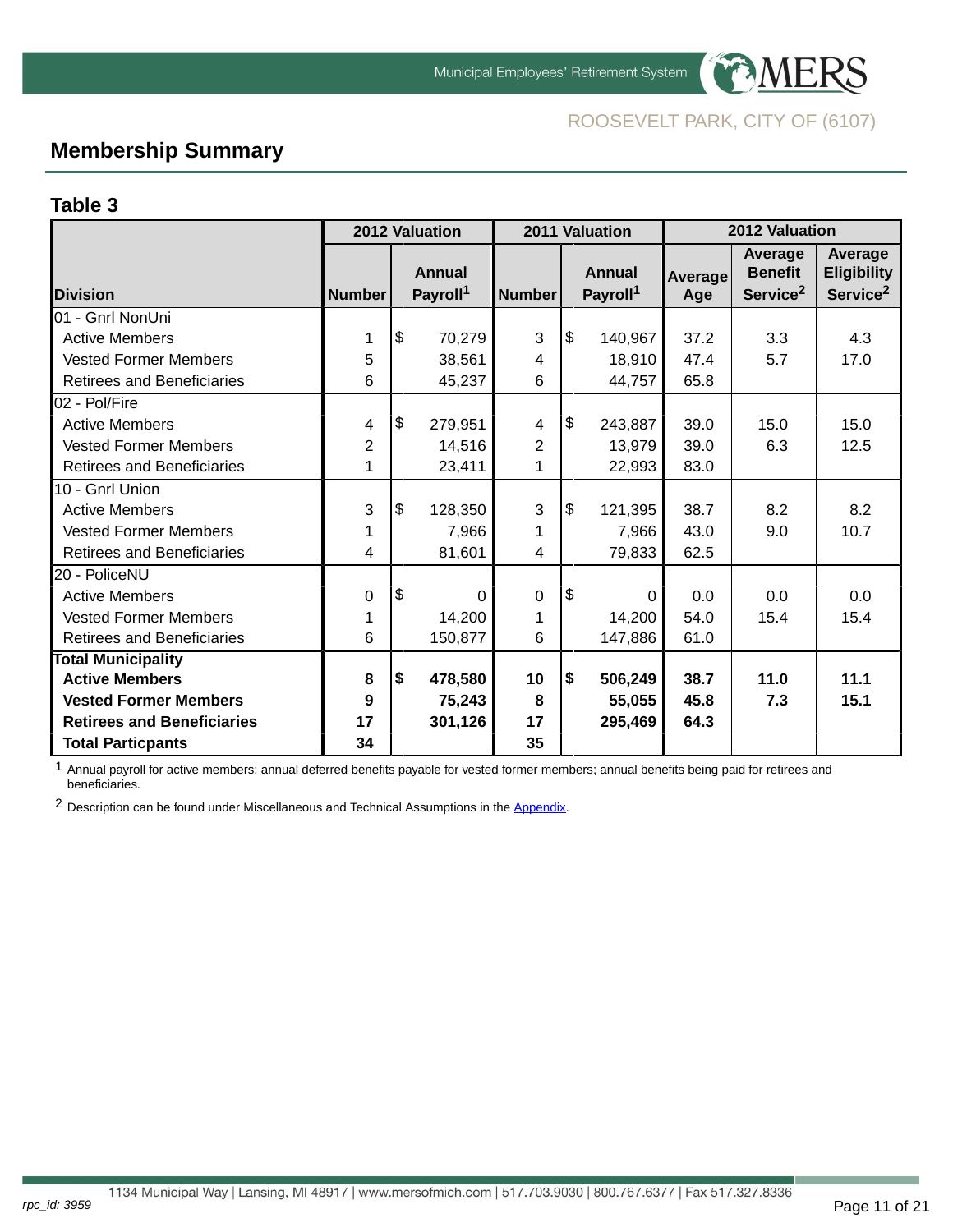



## <span id="page-11-0"></span>**Reported Assets (Market Value)**

#### **Table 4**

|                           | 2012 Valuation |                      |    | 2011 Valuation        |   |                      |   |                       |
|---------------------------|----------------|----------------------|----|-----------------------|---|----------------------|---|-----------------------|
|                           |                | <b>Employer and</b>  |    |                       |   | <b>Employer and</b>  |   |                       |
| <b>Division</b>           |                | Retiree <sup>1</sup> |    | Employee <sup>2</sup> |   | Retiree <sup>1</sup> |   | Employee <sup>2</sup> |
| 01 - Gnrl NonUni          | \$             | 603,685              | \$ | 0                     | S | 561,118              | S |                       |
| 02 - Pol/Fire             |                | 588,255              |    | 73,368                |   | 512,818              |   |                       |
| 10 - Gnrl Union           |                | 768,583              |    | 0                     |   | 744,256              |   |                       |
| 20 - PoliceNU             |                | 779,123              |    | 4,864                 |   | 785,349              |   | 4,857                 |
| <b>Municipality Total</b> | S              | 2,739,646            | \$ | 78,232                | S | 2,603,541            |   | 4,857                 |
| <b>Combined Reserves</b>  | \$2,817,878    |                      |    | \$2,608,398           |   |                      |   |                       |

1 Reserve for Employer Contributions and Benefit Payments

2 Reserve for Employee Contributions

The December 31, 2012 valuation assets are equal to 1.143563 times the reported market value of assets (compared to 1.205815 as of December 31, 2011). The derivation of valuation assets is described, and detailed calculations of valuation assets are shown, in the [Appendix.](http://www.mersofmich.com/Portals/0/Assets/Resources/AAV-Appendix/MERS-2012AnnualActuarialValuation-Appendix.pdf)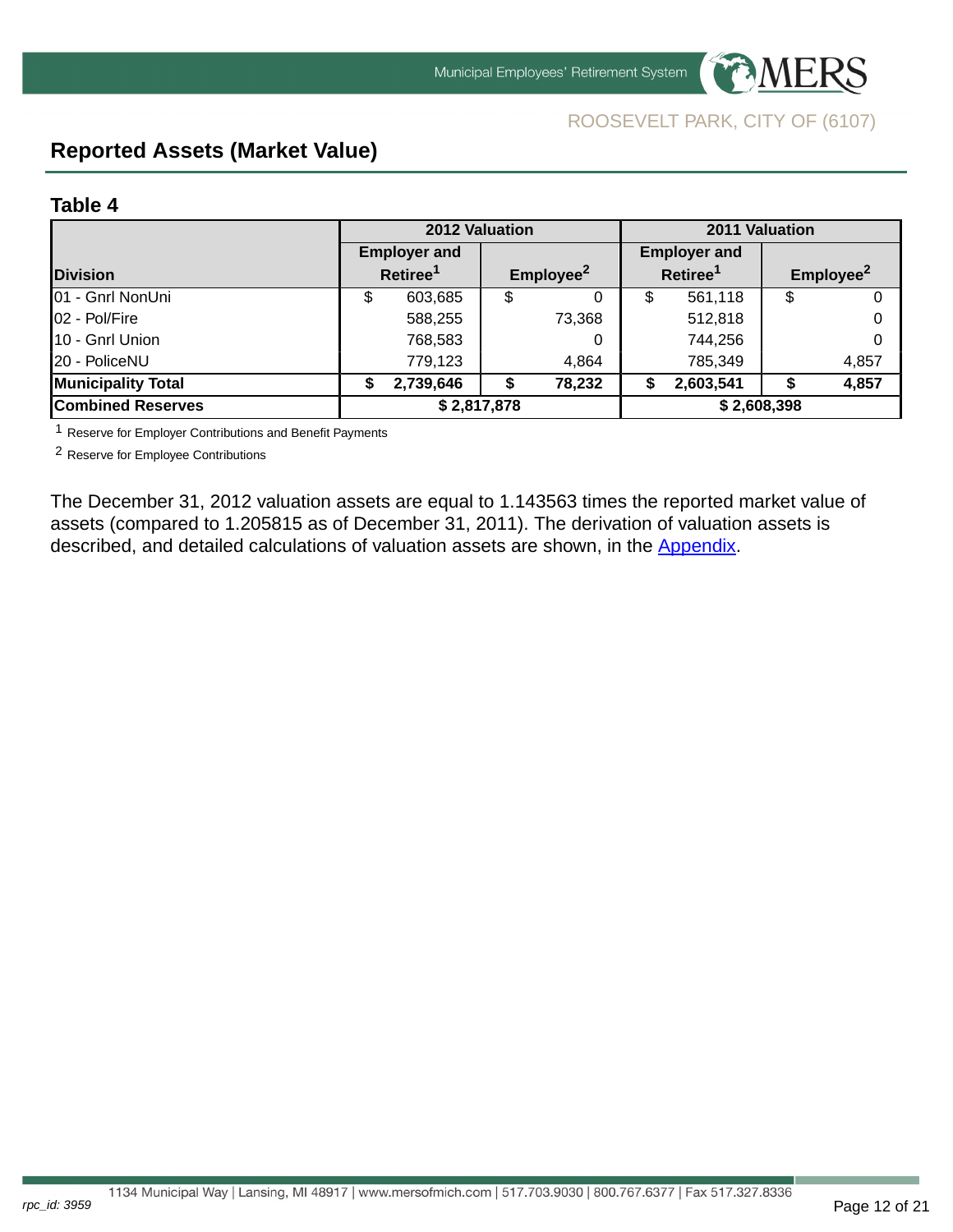

## **Flow of Valuation Assets**

#### **Table 5**

rpc\_id: 3959

| Year         | <b>Contributions</b> |               |                   |                 | <b>Member</b>  |                  |                      |
|--------------|----------------------|---------------|-------------------|-----------------|----------------|------------------|----------------------|
| <b>Ended</b> |                      |               | <b>Investment</b> | <b>Benefit</b>  | Contrib.       | <b>Net</b>       | Valuation Asset      |
| 12/31        | <b>Employer</b>      | <b>Member</b> | <b>Income</b>     | <b>Payments</b> | <b>Refunds</b> | <b>Transfers</b> | <b>Balance</b>       |
|              |                      |               |                   |                 |                |                  |                      |
| 2002         | 1\$<br>74,469 \$     |               | 0 \$<br>73,886 \$ | $(105, 619)$ \$ | Οl             | \$               | $0$  \$<br>2,269,132 |
| 2003         | 93,177               |               | 178,280           | (108, 655)      |                |                  | 2,431,934            |
| 2004         | 96,409               | 0             | 166,016           | (111,607)       | Οl             | Οl               | 2,582,752            |
| 2005         | 99,637               | 0             | 166,212           | (137,051)       |                | 0                | 2,711,550            |
| 2006         | 107,452              | 0             | 218,281           | (157, 923)      | Οl             | Οl               | 2,879,360            |
|              |                      |               |                   |                 |                |                  |                      |
| 2007         | 117,349              | 0             | 233,962           | (163, 442)      |                | Οl               | 3,067,229            |
| 2008         | 111,294              |               | 128,597           | (199,234)       | 0              |                  | 3,107,886            |
| 2009         | 106,202              | 0             | 115,736           | (232, 184)      |                |                  | 3,097,640            |
| 2010         | 121,571              | 0             | 151,054           | (242, 387)      |                |                  | 3,127,878            |
| 2011         | 135,632              | 0             | 146,834           | (265,098)       | Οl             | 0                | 3,145,246            |
|              |                      |               |                   |                 |                |                  |                      |
| 2012         | 155,639              | 0             | 143,849           | (295,680)       | 01             | 73,368           | 3,222,422            |

Note: Transfers in and out are usually related to the transfer of participants between municipalities, and to employer and member payments for service credit purchases (if any) that the governing body has approved.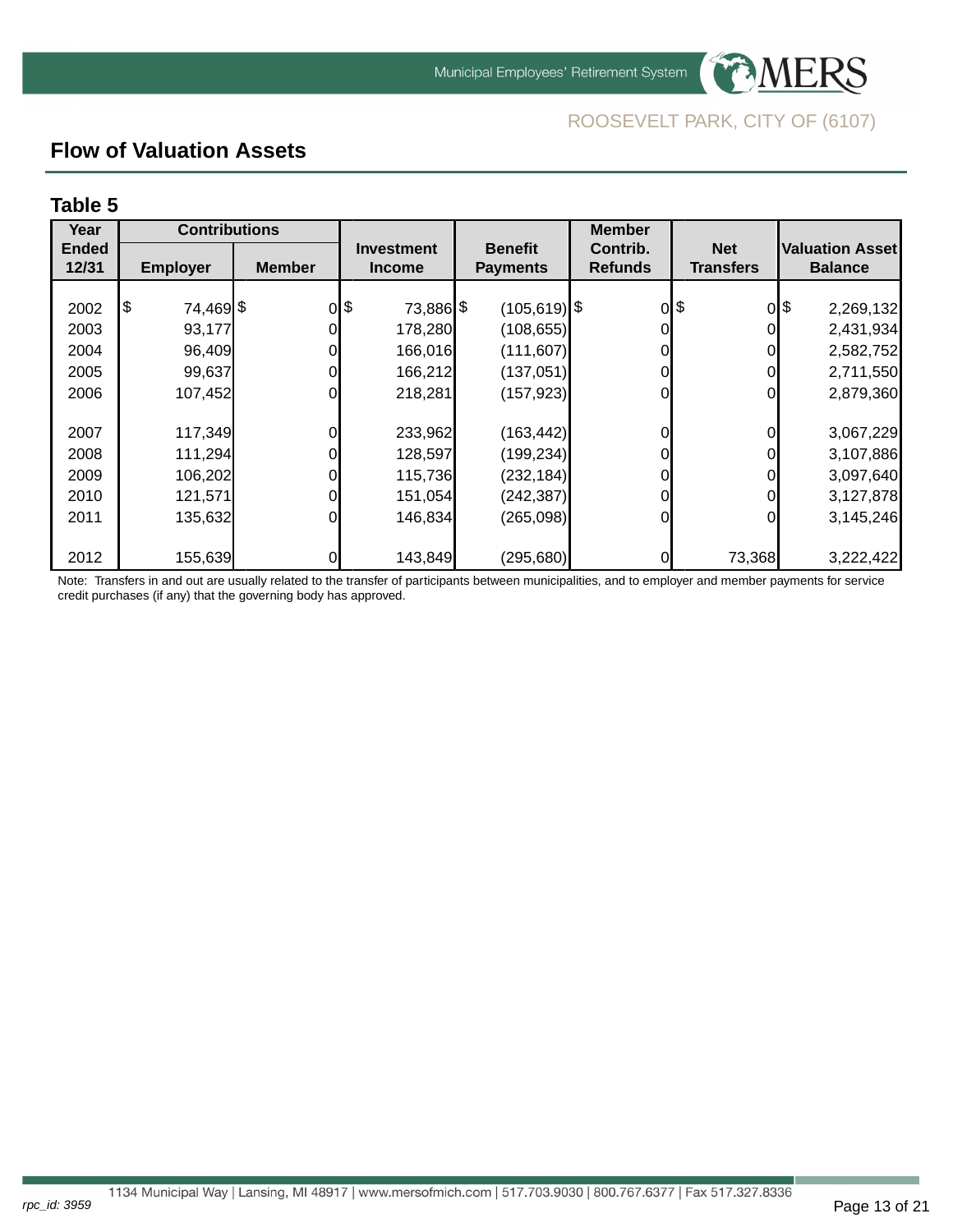

## **Actuarial Accrued Liabilities and Valuation Assets As of December 31, 2012**

#### **Table 6**

|                                   |                          |                |                               |                       | <b>Unfunded</b><br>(Overfunded) |
|-----------------------------------|--------------------------|----------------|-------------------------------|-----------------------|---------------------------------|
|                                   | <b>Actuarial Accrued</b> |                |                               |                       | <b>Accrued</b>                  |
| <b>Division</b>                   | <b>Liability</b>         |                | Valuation Assets <sup>1</sup> | <b>Percent Funded</b> | <b>Liabilities</b>              |
| 01 - Gnrl NonUni                  |                          |                |                               |                       |                                 |
| <b>Active Members</b>             | \$<br>36,992             | \$             | 50,846                        | 137.5%                | \$<br>(13, 854)                 |
| <b>Vested Former Members</b>      | 179,651                  |                | 179,651                       | 100.0%                |                                 |
| <b>Retirees And Beneficiaries</b> | 459,855                  |                | 459,855                       | 100.0%                | O                               |
| Pending Refunds                   | $\overline{0}$           |                | $\overline{0}$                | 0.0%                  | 0                               |
| Total                             | \$<br>676,498            | \$             | 690,352                       | 102.0%                | \$<br>(13, 854)                 |
| 02 - Pol/Fire                     |                          |                |                               |                       |                                 |
| <b>Active Members</b>             | \$<br>847,405            | \$             | 563,072                       | 66.4%                 | \$<br>284,333                   |
| <b>Vested Former Members</b>      | 31,315                   |                | 31,315                        | 100.0%                |                                 |
| <b>Retirees And Beneficiaries</b> | 162,221                  |                | 162,221                       | 100.0%                | 0                               |
| Pending Refunds                   | 0                        |                | 0                             | 0.0%                  | 0                               |
| Total                             | \$<br>1,040,941          | \$             | 756,608                       | 72.7%                 | \$<br>284,333                   |
| 10 - Gnrl Union                   |                          |                |                               |                       |                                 |
| <b>Active Members</b>             | \$<br>203,715            | \$             | 0                             | 0.0%                  | \$<br>203,715                   |
| <b>Vested Former Members</b>      | 25,639                   |                | $\Omega$                      | 0.0%                  | 25,639                          |
| <b>Retirees And Beneficiaries</b> | 1,000,603                |                | 878,923                       | 87.8%                 | 121,680                         |
| Pending Refunds                   | $\overline{0}$           |                | $\mathbf 0$                   | 0.0%                  | 0                               |
| <b>Total</b>                      | \$<br>1,229,957          | \$             | 878,923                       | 71.5%                 | \$<br>351,034                   |
| 20 - PoliceNU                     |                          |                |                               |                       |                                 |
| <b>Active Members</b>             | \$<br>$\Omega$           | $\mathfrak{S}$ | $\mathbf 0$                   | 0.0%                  | \$<br>$\Omega$                  |
| <b>Vested Former Members</b>      | 145,511                  |                | 4,864                         | 3.3%                  | 140,647                         |
| <b>Retirees And Beneficiaries</b> | 1,790,244                |                | 891,675                       | 49.8%                 | 898,569                         |
| Pending Refunds                   | $\overline{0}$           |                | $\mathbf 0$                   | 0.0%                  | 0                               |
| <b>Total</b>                      | \$<br>1,935,755          | \$             | 896,539                       | 46.3%                 | \$<br>1,039,216                 |
| <b>Total Municipality</b>         |                          |                |                               |                       |                                 |
| <b>Active Members</b>             | \$<br>1,088,112          | \$             | 613,918                       | 56.4%                 | \$<br>474,194                   |
| <b>Vested Former Members</b>      | 382,116                  |                | 215,830                       | 56.5%                 | 166,286                         |
| <b>Retirees and Beneficiaries</b> | 3,412,923                |                | 2,392,674                     | 70.1%                 | 1,020,249                       |
| <b>Pending Refunds</b>            | 0                        |                | 0                             | 0.0%                  |                                 |
| <b>Total Participants</b>         | \$<br>4,883,151          | \$             | 3,222,422                     | 66.0%                 | \$<br>1,660,729                 |

1 Includes both employer and member assets.

#### **Please see the Comments on the Investment Markets.**

See the MERS Fiscal Responsibility Policy on the MERS website at: [http://www.mersofmich.com/Portals/0/Assets/PageResources/MERS/PlanDocument/Pension/sec\\_43c.pdf](http://www.mersofmich.com/Portals/0/Assets/PageResources/MERS/PlanDocument/Pension/sec_43c.pdf).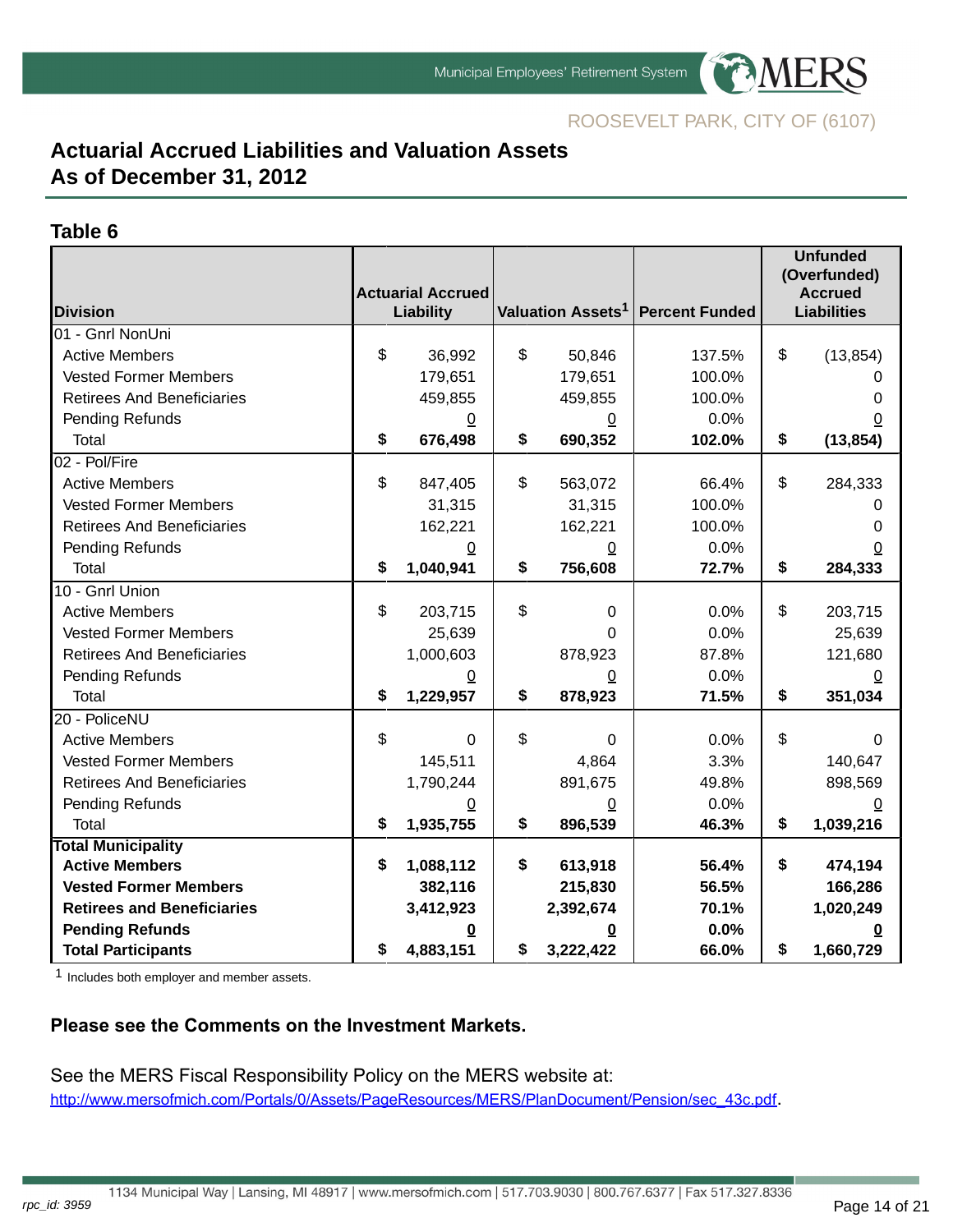

## **Actuarial Accrued Liabilities - Comparative Schedule**

#### **Table 7**

rpc\_id: 3959

| <b>Valuation Date</b><br>December 31 | <b>Actuarial Accrued</b><br><b>Liability</b> | <b>Valuation Assets   Percent Funded</b> |      | <b>Unfunded</b><br>(Overfunded)<br><b>Accrued</b><br><b>Liabilities</b> | <b>UAL as Percent</b><br>of Annual<br><b>Payroll</b> |
|--------------------------------------|----------------------------------------------|------------------------------------------|------|-------------------------------------------------------------------------|------------------------------------------------------|
|                                      |                                              |                                          |      |                                                                         |                                                      |
| 1998                                 | \$<br>1,707,909                              | \$<br>1,646,725                          | 96%  | \$<br>61,184                                                            | 13%                                                  |
| 1999                                 | 1,844,622                                    | 1,907,076                                | 103% | (62, 453)                                                               | $0\%$                                                |
| 2000                                 | 2,332,758                                    | 2,108,885                                | 90%  | 223,873                                                                 | 39%                                                  |
| 2001                                 | 2,482,825                                    | 2,226,396                                | 90%  | 256,429                                                                 | 44%                                                  |
| 2002                                 | 2,646,526                                    | 2,269,132                                | 86%  | 377,394                                                                 | 55%                                                  |
|                                      |                                              |                                          |      |                                                                         |                                                      |
| 2003                                 | 2,748,788                                    | 2,431,934                                | 88%  | 316,854                                                                 | 46%                                                  |
| 2004                                 | 3,096,476                                    | 2,582,752                                | 83%  | 513,724                                                                 | 72%                                                  |
| 2005                                 | 3,281,518                                    | 2,711,550                                | 83%  | 569,968                                                                 | 88%                                                  |
| 2006                                 | 3,490,952                                    | 2,879,360                                | 82%  | 611,592                                                                 | 78%                                                  |
| 2007                                 | 3,863,975                                    | 3,067,229                                | 79%  | 796,746                                                                 | 116%                                                 |
|                                      |                                              |                                          |      |                                                                         |                                                      |
| 2008                                 | 4,307,378                                    | 3,107,886                                | 72%  | 1,199,492                                                               | 197%                                                 |
| 2009                                 | 4,237,692                                    | 3,097,640                                | 73%  | 1,140,052                                                               | 193%                                                 |
| 2010                                 | 4,331,996                                    | 3,127,878                                | 72%  | 1,204,118                                                               | 191%                                                 |
| 2011                                 | 4,650,977                                    | 3,145,246                                | 68%  | 1,505,731                                                               | 297%                                                 |
| 2012                                 | 4,883,151                                    | 3,222,422                                | 66%  | 1,660,729                                                               | 347%                                                 |

Notes: Actuarial assumptions were revised for the 2000, 2004, 2008, 2009, 2010, 2011, and 2012 actuarial valuations.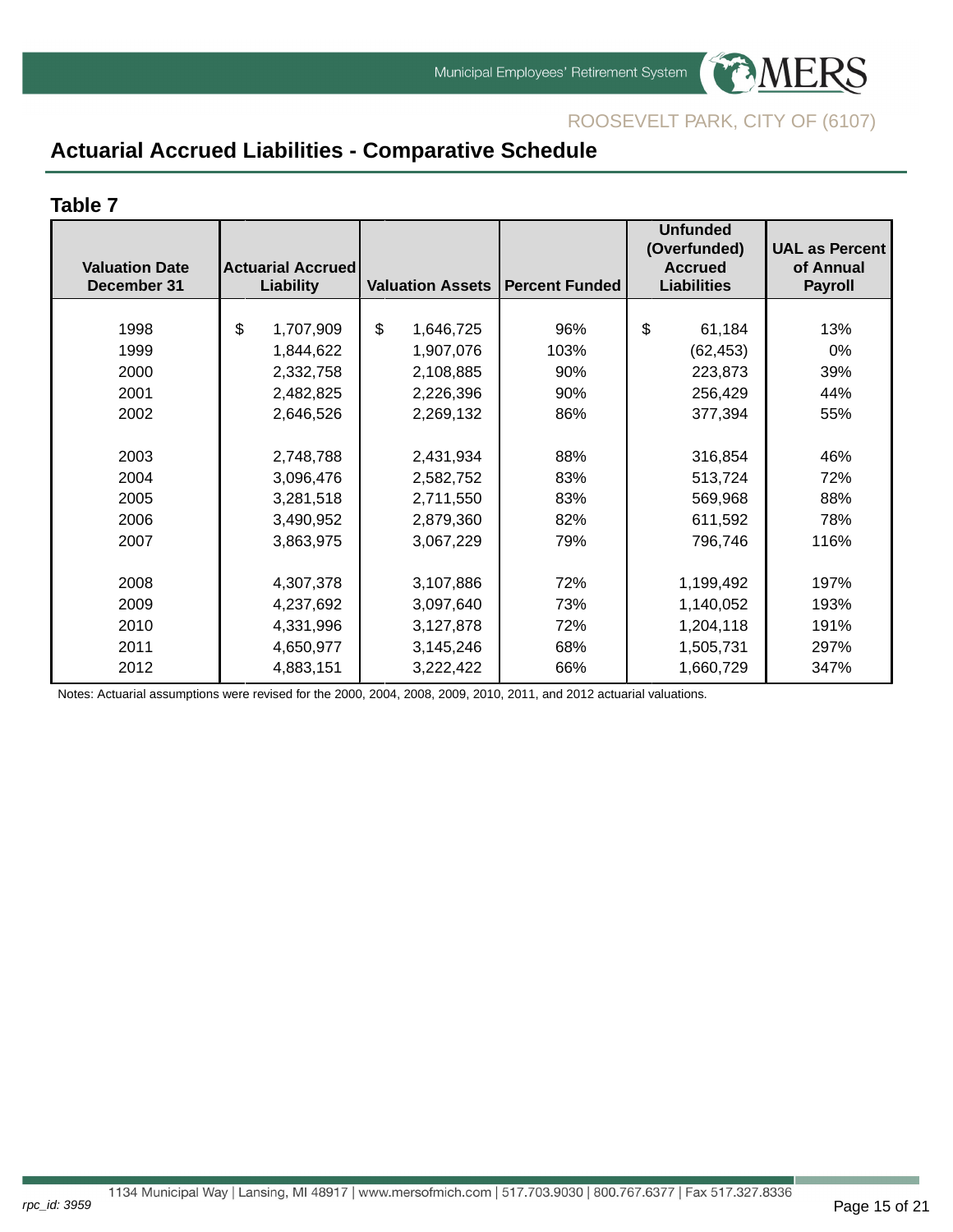



## <span id="page-15-0"></span>**GASB 25 and GASB 27 Information**

rpc\_id: 3959

The following information has been prepared to provide the information necessary to comply with GASB Statements Number 25 and 27. Statement 25 is effective for fiscal years beginning after June 15, 1996 and Statement 27 is effective for fiscal years beginning after June 15, 1997.

All entries and the annual employer contribution amount were based on the actuarial methods and assumptions used in the December 31, 2012 actuarial valuation. The entry age normal actuarial method was used to determine the disclosure entries.

#### **GASB 25 Information (as of 12/31/2012)**

| \$<br>3,412,923  |
|------------------|
| 382,116          |
| $\mathbf 0$      |
|                  |
| 73,368           |
| 1,014,744        |
| \$<br>4,883,151  |
| \$<br>3,222,422  |
|                  |
| \$<br>1,660,729  |
|                  |
| December 1, 2014 |
| \$<br>189,4921   |
|                  |

 $1$  Based on valuation payroll (based on projected fiscal year payroll for divisions that will have no new hires). For divisions that are open to new hires the actual required contribution will be based on current monthly payroll (during the fiscal year beginning December 1, 2014) times the computed employer contribution rate(s) shown in Table 1. The ARC shown here is the sum of the ARC's calculated separately for each division.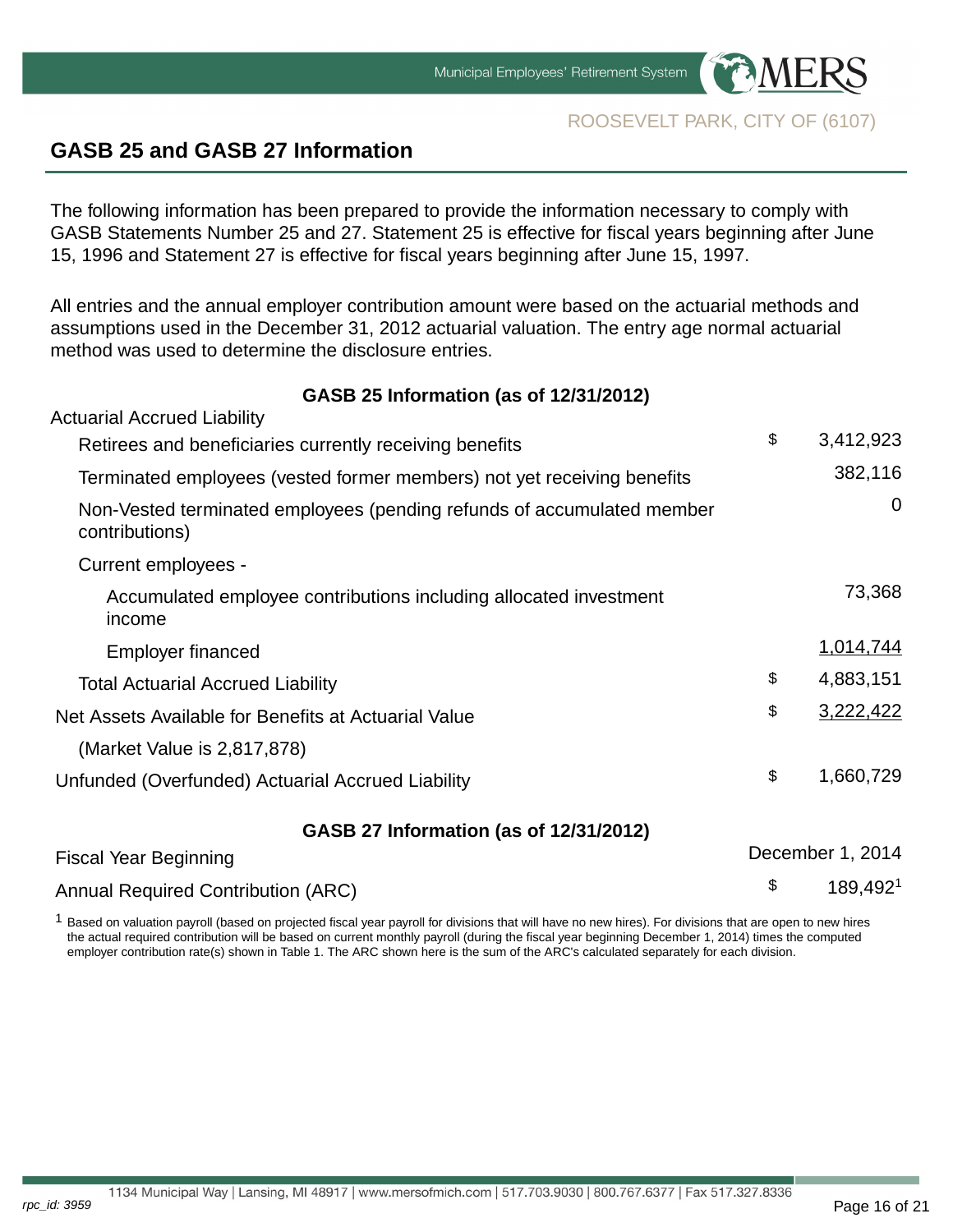

## **GASB 27 Information (Used in the 12/31/2012 Annual Actuarial Valuation)**

## **Amortization Factors Used to Compute Employer Contribution Requirements Used for Funding Calculations and Most ARC Calculations (see below) (Payments Increase 4.5% per Year)**

Amortization Factor Used - Underfunded or Overfunded Liabilities (5 years) 0.221706 Amortization Factor Used - Underfunded or Overfunded Liabilities (6 years) 0.187731 Amortization Factor Used - Underfunded or Overfunded Liabilities (7 years) 0.163488 Amortization Factor Used - Underfunded or Overfunded Liabilities (8 years) 0.145330 Amortization Factor Used - Underfunded or Overfunded Liabilities (9 years) 0.131227 Amortization Factor Used - Underfunded or Overfunded Liabilities (10 years) 0.119963 Amortization Factor Used - Underfunded or Overfunded Liabilities (11 years) 0.110763 Amortization Factor Used - Underfunded or Overfunded Liabilities (12 years) 0.103112 Amortization Factor Used - Underfunded or Overfunded Liabilities (13 years) 0.096652 Amortization Factor Used - Underfunded or Overfunded Liabilities (14 years) 0.091128 Amortization Factor Used - Underfunded or Overfunded Liabilities (15 years) 0.086353 Amortization Factor Used - Underfunded or Overfunded Liabilities (16 years) 0.082185 Amortization Factor Used - Underfunded or Overfunded Liabilities (17 years) 0.078519 Amortization Factor Used - Underfunded or Overfunded Liabilities (18 years) 0.075270 Amortization Factor Used - Underfunded or Overfunded Liabilities (19 years) 0.072372 Amortization Factor Used - Underfunded or Overfunded Liabilities (20 years) 0.069773 Amortization Factor Used - Underfunded or Overfunded Liabilities (21 years) 0.067430 Amortization Factor Used - Underfunded or Overfunded Liabilities (22 years) 0.065308 Amortization Factor Used - Underfunded or Overfunded Liabilities (23 years) 0.063378 Amortization Factor Used - Underfunded or Overfunded Liabilities (24 years) 0.061616 Amortization Factor Used - Underfunded or Overfunded Liabilities (25 years) 0.060002 Amortization Factor Used - Underfunded or Overfunded Liabilities (26 years) 0.058519

**Amortization Factor Used to Compute the GASB Annual Required Contribution (ARC) For Divisions that are Closed to New Hires**

**(and new hires are not covered by MERS DB or Hybrid provisions in a linked division) If Division is Less than 100% Funded, and Uses a Funding Period over 15 Years**

Amortization Factor Used - Underfunded Liabilities (30 year level \$) 0.085453

Assumptions: Continuous Payments; Interest at 8% Per Year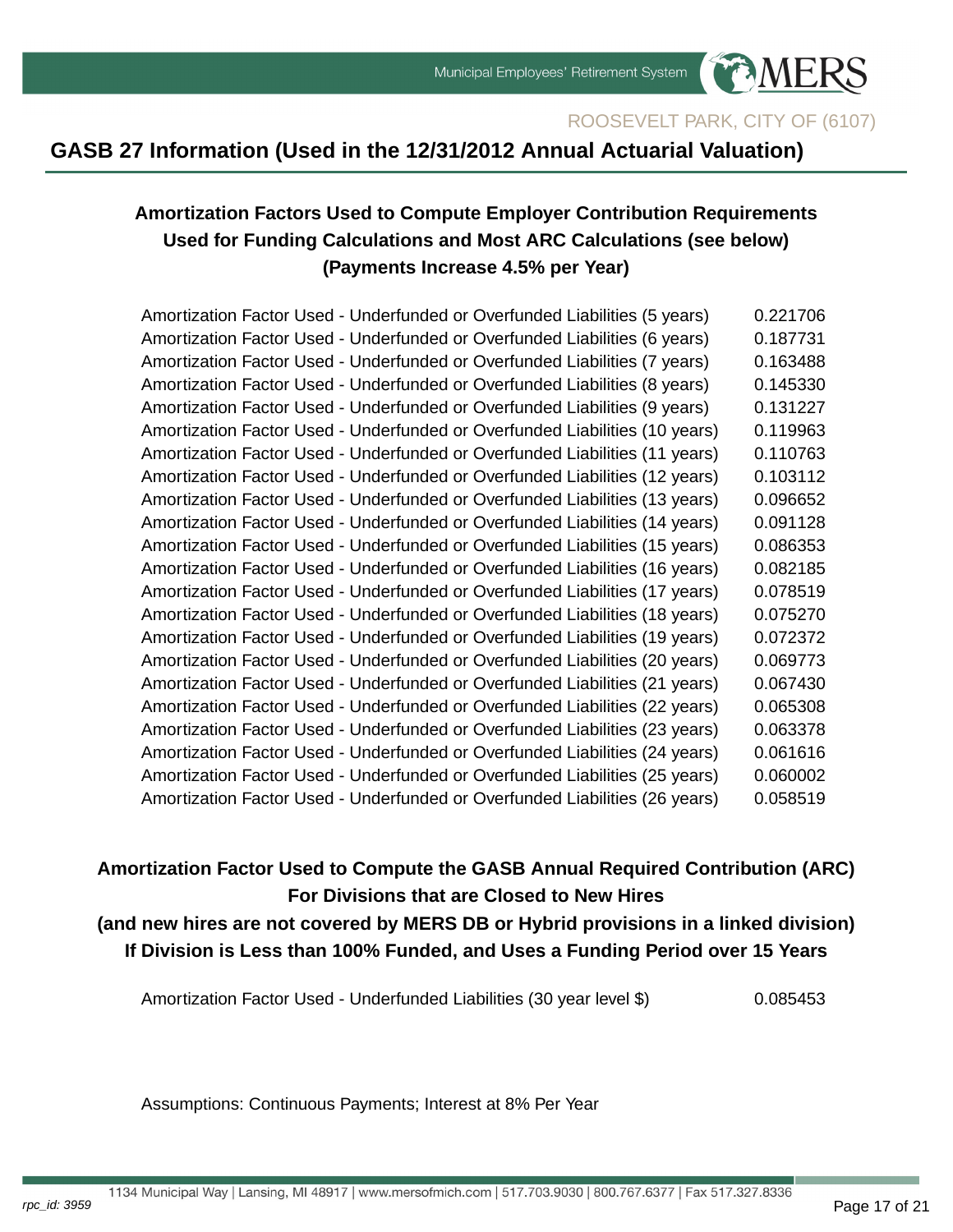

**Benefit Provision History** ROOSEVELT PARK, CITY OF (6107)

The following benefit provision history is provided by MERS. Any corrections to this history or discrepancies between this information and information displayed elsewhere in the valuation report should be reported to MERS. All provisions are listed by date of adoption.

### **01 - Gnrl NonUni**

| 9/1/2011  | Exclude Temporary Employees requiring less than 6 months     |
|-----------|--------------------------------------------------------------|
| 6/1/2011  | Defining a day of work as 160 hours per month.               |
| 1/1/2009  | E2 2.5% COLA for future retirees (06/01/2008)                |
| 1/1/2005  | Benefit B-4 (80% max)                                        |
| 1/1/2005  | E1 2.5% COLA for past retirees (01/01/2005)                  |
| 1/1/1998  | E 2% COLA Adopted (01/01/1998)                               |
| 1/1/1998  | E1 2.5% COLA for past retirees (01/20/1997)                  |
| 1/1/1998  | E Cola Adoption Date 01-01-1998                              |
| 1/1/1998  | E Cola Increase Amount 2                                     |
| 1/1/1998  | E Cola Increase Type Percent                                 |
| 1/1/1996  | E1 2.5% COLA for past retirees (01/01/1996)                  |
| 1/1/1995  | E1 2.5% COLA for past retirees (01/01/1995)                  |
| 1/1/1994  | E1 2.5% COLA for past retirees (01/01/1994)                  |
| 6/1/1992  | Benefit B-3 (80% max)                                        |
| 12/1/1988 | Benefit F55 (With 15 Years of Service)                       |
| 12/1/1987 | Benefit C-2/Base C-1 (Old)                                   |
| 1/1/1987  | E 2% COLA Adopted (01/01/1987)                               |
| 12/1/1984 | Member Contribution Rate 0.00%                               |
| 12/1/1983 | Member Contribution Rate 2.00%                               |
| 7/1/1981  | Member Contribution Rate 4.00%                               |
| 2/1/1979  | Benefit C-1 (Old)                                            |
| 10/7/1968 | Covered by Act 88                                            |
| 2/1/1968  | 10 Year Vesting                                              |
| 2/1/1968  | Benefit FAC-5 (5 Year Final Average Compensation)            |
| 2/1/1968  | Benefit C (Old)                                              |
| 2/1/1968  | Member Contribution Rate 3.00% Under \$4,200.00 - Then 5.00% |
| 2/1/1968  | Fiscal Month - December                                      |
|           |                                                              |

#### **02 - Pol/Fire**

| 9/1/2011  | Exclude Temporary Employees requiring less than 6 months |
|-----------|----------------------------------------------------------|
| 6/1/2011  | Defining a day of work as 160 hours per month.           |
| 7/1/2002  | Temporary 20 Years & Out (07/01/2002 - 01/03/2003)       |
| 1/1/2002  | E2 2.5% COLA for future retirees (12/01/2000)            |
| 12/1/2000 | Benefit F55 (With 15 Years of Service)                   |
| 1/1/1998  | E Cola Increase Amount 2                                 |
| 1/1/1998  | E 2% COLA Adopted (01/01/1998)                           |
| 1/1/1998  | E1 2.5% COLA for past retirees (01/20/1997)              |
| 1/1/1998  | E Cola Adoption Date 01-01-1998                          |
| 1/1/1998  | E Cola Increase Type Percent                             |
| 1/1/1996  | E1 2.5% COLA for past retirees (01/01/1996)              |
| 1/1/1995  | E1 2.5% COLA for past retirees (01/01/1995)              |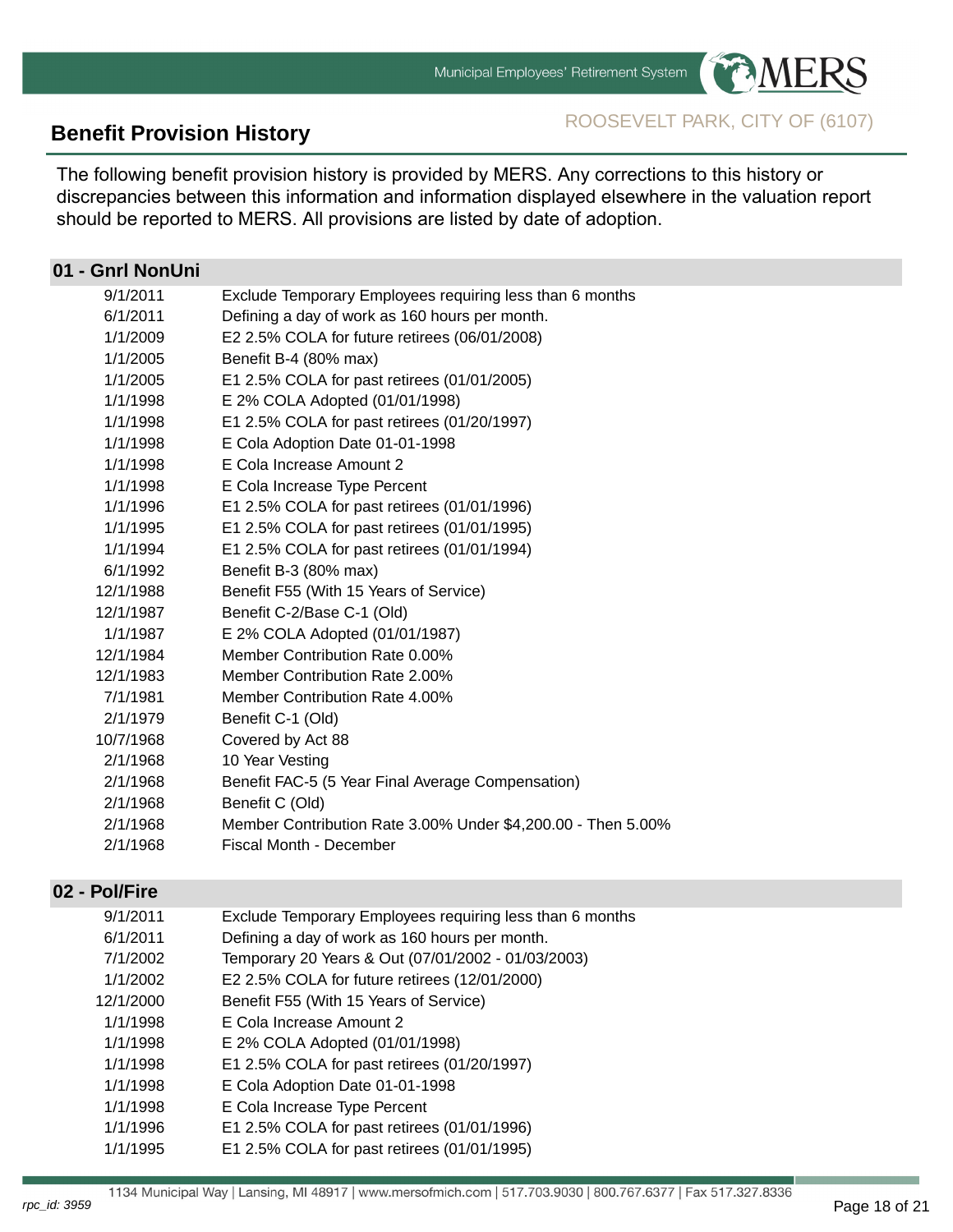

# **Benefit Provision History** ROOSEVELT PARK, CITY OF (6107)

#### **02 - Pol/Fire**

| 1/1/1994  | E1 2.5% COLA for past retirees (01/01/1994)                  |
|-----------|--------------------------------------------------------------|
| 12/1/1992 | Benefit B-3 (80% max)                                        |
| 12/1/1989 | Benefit C-2/Base C-1 (Old)                                   |
| 1/1/1987  | E 2% COLA Adopted (01/01/1987)                               |
| 12/1/1984 | Member Contribution Rate 0.00%                               |
| 12/1/1983 | Member Contribution Rate 2.00%                               |
| 7/1/1981  | Member Contribution Rate 4,00%                               |
| 9/1/1980  | Benefit C-1 (Old)                                            |
| 10/7/1968 | Covered by Act 88                                            |
| 2/1/1968  | 10 Year Vesting                                              |
| 2/1/1968  | Benefit FAC-5 (5 Year Final Average Compensation)            |
| 2/1/1968  | Benefit C (Old)                                              |
| 2/1/1968  | Member Contribution Rate 3.00% Under \$4,200.00 - Then 5.00% |
| 2/1/1968  | Fiscal Month - December                                      |
|           |                                                              |

## **10 - Gnrl Union**

| 9/1/2011  | Exclude Temporary Employees requiring less than 6 months |
|-----------|----------------------------------------------------------|
| 6/1/2011  | Defining a day of work as 160 hours per month.           |
| 5/1/2010  | Benefit B-4 (80% max)                                    |
| 7/1/1997  | Flexible E 2% COLA Adopted (07/01/1997)                  |
| 7/1/1997  | E Cola Adoption Date 07-01-1997                          |
| 7/1/1997  | E Cola Increase Amount 2                                 |
| 7/1/1997  | E Cola Increase Type Percent                             |
| 1/1/1997  | E1 2.5% COLA for past retirees (12/01/1996)              |
| 1/1/1997  | E2 2.5% COLA for future retirees (12/01/1996)            |
| 1/1/1996  | E1 2.5% COLA for past retirees (01/01/1996)              |
| 1/1/1995  | E1 2.5% COLA for past retirees (01/01/1995)              |
| 1/1/1994  | E1 2.5% COLA for past retirees (01/01/1994)              |
| 6/1/1992  | Benefit B-3 (80% max)                                    |
| 12/1/1988 | Benefit C-2/Base C-1 (Old)                               |
| 1/1/1987  | Flexible E 2% COLA Adopted (01/01/1987)                  |
| 12/1/1984 | Member Contribution Rate 0.00%                           |
| 12/1/1983 | Member Contribution Rate 2.00%                           |
| 7/1/1981  | 10 Year Vesting                                          |
| 7/1/1981  | Benefit FAC-5 (5 Year Final Average Compensation)        |
| 7/1/1981  | Member Contribution Rate 4.00%                           |
| 7/1/1981  | Benefit F55 (With 15 Years of Service)                   |
| 10/7/1968 | Covered by Act 88                                        |
| 2/1/1968  | Fiscal Month - December                                  |
|           |                                                          |

#### **20 - PoliceNU**

| 9/1/2011 | Exclude Temporary Employees requiring less than 6 months |
|----------|----------------------------------------------------------|
| 6/1/2011 | Defining a day of work as 160 hours per month.           |
| 1/1/2009 | E2 2.5% COLA for future retirees (06/01/2008)            |
| 1/1/2008 | Temporary 25 Years & Out (01/01/2008 - 02/28/2008)       |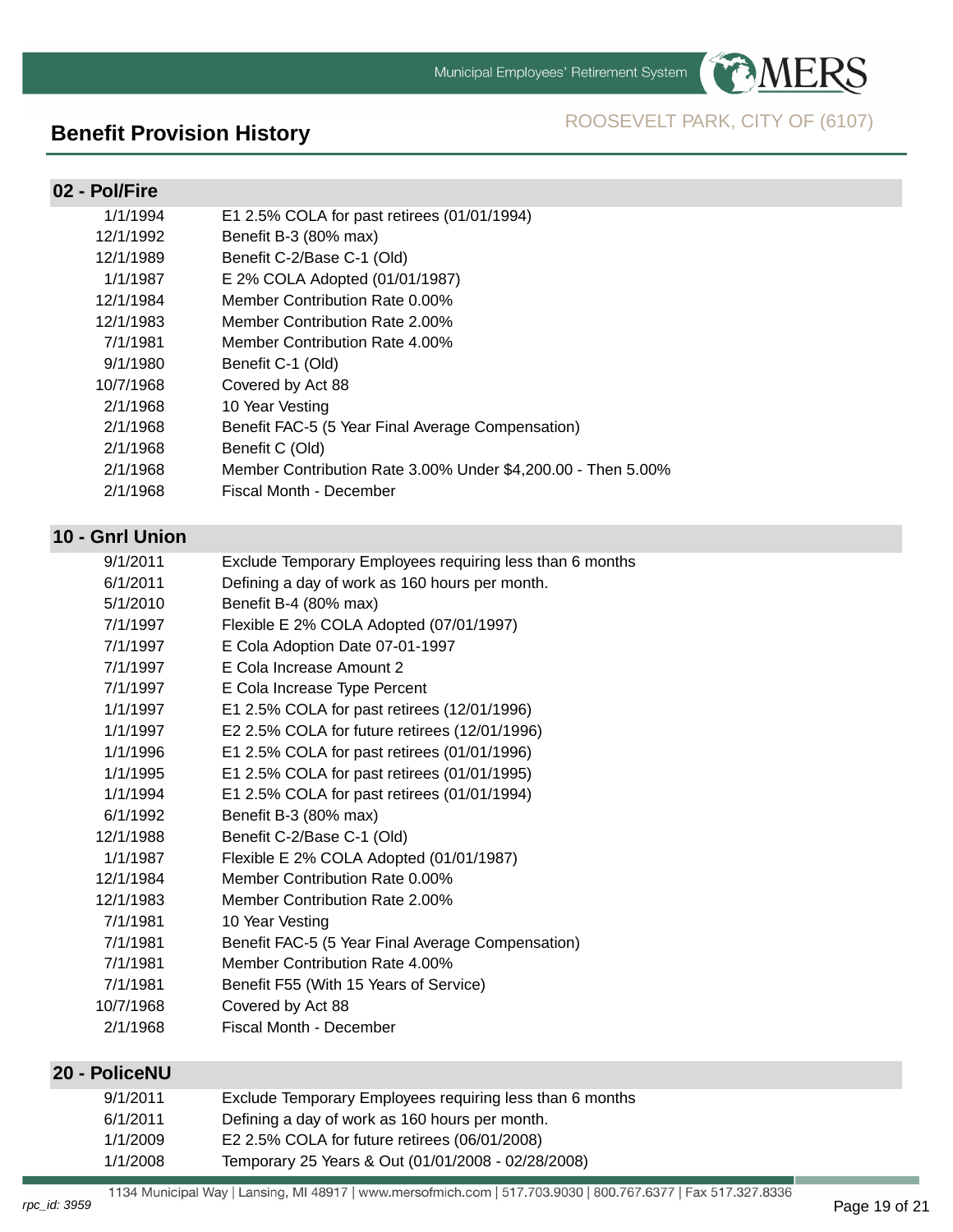Municipal Employees' Retirement System



**PAMERS** 

#### **20 - PoliceNU**

rpc\_id: 3959

| 1/1/2006  | E1 2.5% COLA for past retirees (01/01/2006)        |
|-----------|----------------------------------------------------|
| 1/1/2005  | E1 2.5% COLA for past retirees (01/01/2005)        |
| 1/1/2005  | Benefit B-4 (80% max)                              |
| 7/1/2002  | Temporary 20 Years & Out (07/01/2002 - 01/03/2003) |
| 1/1/2000  | E 2% COLA Adopted (01/01/2000)                     |
| 1/1/2000  | E Cola Adoption Date 01-01-2000                    |
| 1/1/2000  | E Cola Increase Amount 2                           |
| 1/1/2000  | E Cola Increase Type Percent                       |
| 1/1/1998  | E 2% COLA Adopted (01/01/1998)                     |
| 1/1/1998  | E1 2.5% COLA for past retirees (01/20/1997)        |
| 1/1/1996  | E1 2.5% COLA for past retirees (12/18/1995)        |
| 1/1/1995  | E1 2.5% COLA for past retirees (12/15/1994)        |
| 1/1/1994  | E1 2.5% COLA for past retirees (06/30/1993)        |
| 6/1/1992  | Benefit B-3 (80% max)                              |
| 12/1/1988 | Benefit F55 (With 15 Years of Service)             |
| 12/1/1987 | Benefit C-2/Base C-1 (Old)                         |
| 1/1/1987  | E 2% COLA Adopted (01/01/1987)                     |
| 12/1/1984 | Member Contribution Rate 0.00%                     |
| 12/1/1983 | <b>Member Contribution Rate 2.00%</b>              |
| 7/1/1981  | 10 Year Vesting                                    |
| 7/1/1981  | Benefit FAC-5 (5 Year Final Average Compensation)  |
| 7/1/1981  | Member Contribution Rate 4.00%                     |
| 10/7/1968 | Covered by Act 88                                  |
| 2/1/1968  | Fiscal Month - December                            |